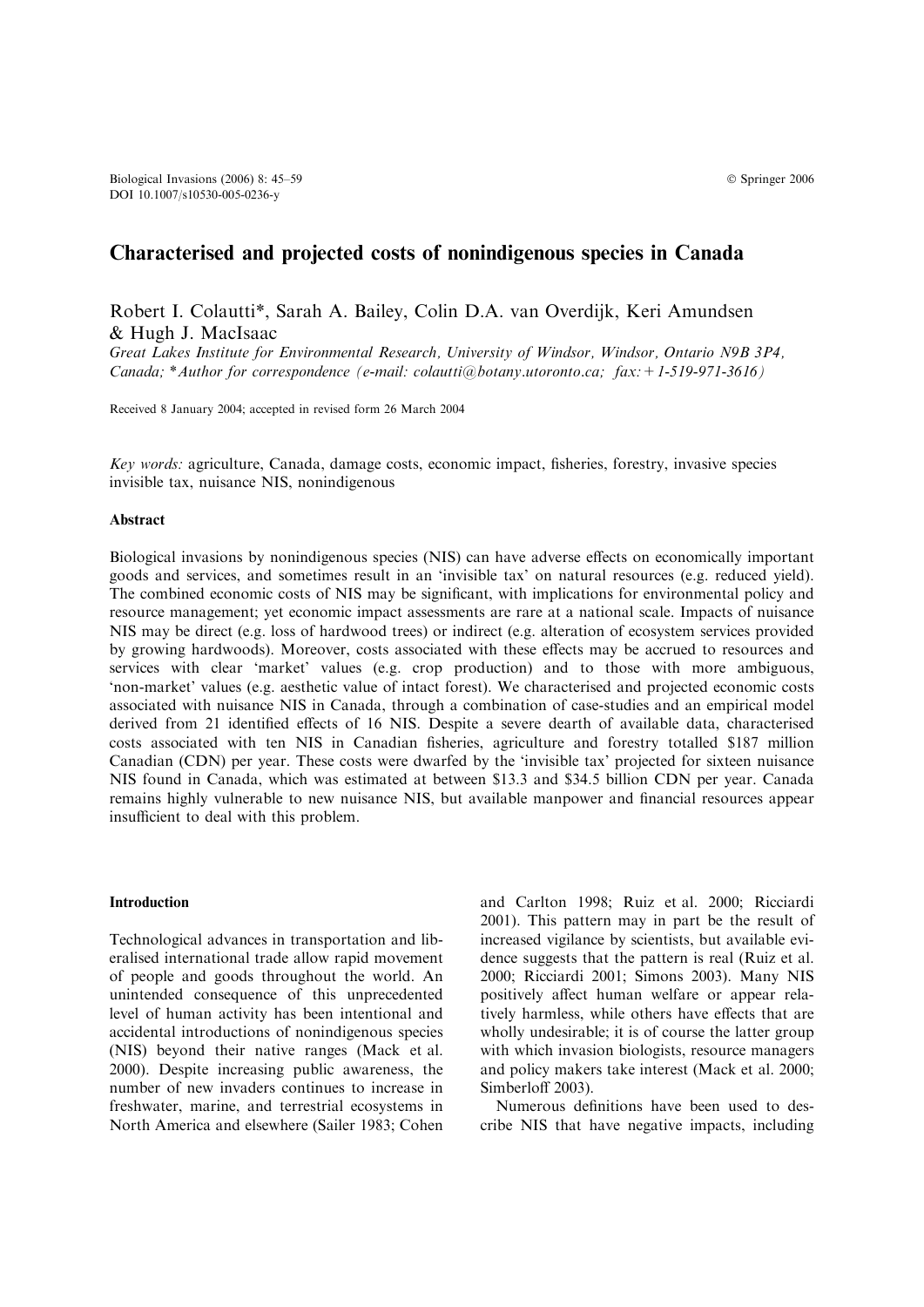'invasive', 'noxious', 'nuisance', 'pest', and 'weed'. The term 'invasive' in particular has been problematic, as biologists typically use it in reference to species that spread quickly or are widespread in distribution, whereas policy makers use it to imply negative economic, health, or ecological effects (see Richardson et al. 2000). To maintain consistency between uses, we employ the term 'nuisance NIS' herein to describe species introduced beyond their native range that have adverse consequences for economic, environmental or human welfare.

Understanding the magnitude of economic costs associated with nuisance NIS is important for environmental policy and management, yet few studies have evaluated the cost of NIS to national economies. An examination of 79 established NIS in the United States estimated economic losses of about \$96.9 billion in United States dollars (USD) between 1906 and 1991 (OTA 1993). More recently, in well-publicised studies, Pimentel et al. (2000, 2001) estimated total damage and control costs of \$137 billion USD per year for all NIS in the United States, and collectively more than \$314 billion USD per year in the USA, United Kingdom, Australia, South Africa, India and Brazil. Application of Pimentel et al.'s (2000) model to Canada suggested that damage caused by nuisance NIS amounts to \$7.5 billion Canadian dollars (CDN) per year (Dawson 2002).

Most assessments of economic costs have been limited to specific NIS within particular localities, and have considered only direct costs associated with control or loss of marketable goods or services. More inclusive models of economic costs of nuisance NIS are difficult to develop owing to a dearth of data pertaining to indirect market costs, as well as both direct and indirect, non-market costs (e.g. reduced aesthetic value). Canada's forests, agricultural systems, and aquatic ecosystems have been invaded by at least 1442 species (MacIsaac et al. 2002), yet no attempts have been made to quantify the economic impacts of these NIS. Here we report the results of a study commissioned by the Office of the Auditor General of Canada to determine the economic impact of nuisance NIS in agriculture, forestry and aquatic sectors in Canada.

## Materials and methods

Identifying economic impacts of nuisance NIS is encumbered by a number of challenges. For example, partitioning the effects of synergisms (i.e., non-additive interactions) between NIS and native species, and between species invasions and other environmental stressors (e.g. habitat change, over-harvesting, climate change) can be very difficult (e.g. OTA 1993; Parker et al. 1999; Simberloff and Von Holle 1999; Smith et al. 2000; Harris and Tyrrell 2001; Stachowicz et al. 2002). More importantly, introduction of nuisance NIS may impart externality costs, which are expenses incurred to parties that were not involved with the transaction responsible for the introduction of the species. Externality costs may result from direct activity associated with the nuisance NIS, or as an indirect by-product of its presence. Furthermore, these externalities may impact either market or non-market goods and services. Most costs associated with NIS introductions are external, but deliberate introductions may include internalised costs. For example, numerous game fishes have been introduced deliberately throughout North America (Fuller et al. 1999), but profits gained by recreational fisheries may be partially offset by internal costs associated with displaced native game fishes.

Externality costs, direct/indirect effects, and market/non-market values are exemplified by zebra mussel (Dreissena polymorpha) invasions in the Laurentian Great Lakes (Figure 1). Zebra mussels were accidentally introduced by transcontinental, commercial shipping, which generated an externality to the electrical power industry (among others) when waterworks facilities became infested with mussels. Affected companies sustained reduced power generation while pipes were clogged, and subsequently implemented costly antifouling systems (i.e., direct market costs; Figure 1) (LePage 1993). At the same time, some municipalities experienced poor water quality owing to an off-taste generated by presence of geosmin, a compound generated by macrophytes which grew in profusion as a result of zebra mussel-induced increase in water clarity (see MacIsaac et al. 2002). The City of Windsor, Ontario, for example, spent between \$400,000–450,000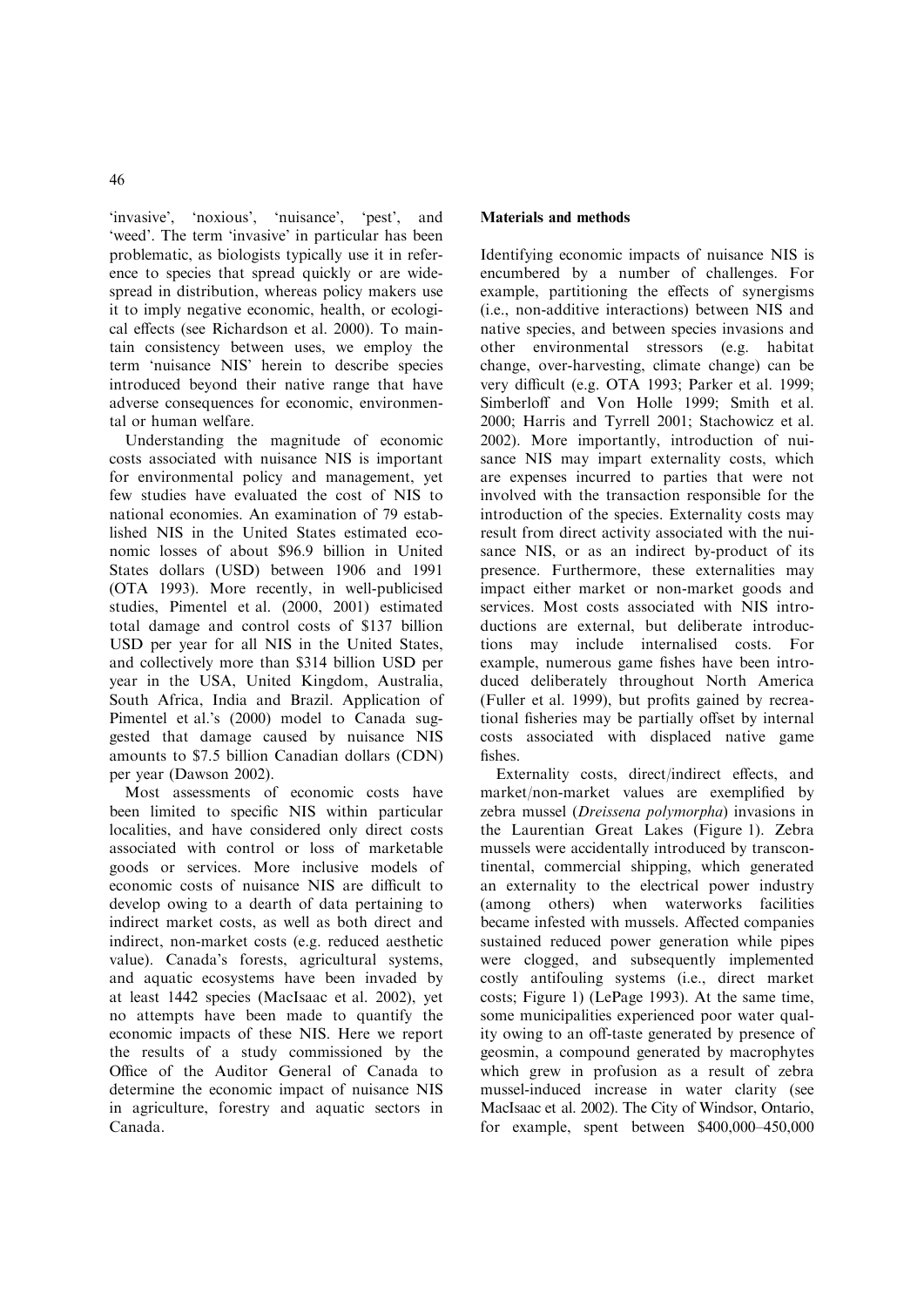

| Direct                                            |                                                           | Indirect                                                                                  |                                                    |  |
|---------------------------------------------------|-----------------------------------------------------------|-------------------------------------------------------------------------------------------|----------------------------------------------------|--|
| <b>Market</b>                                     | Non-Market                                                | <b>Market</b>                                                                             | Non-Market                                         |  |
| Fouling of<br>industrial<br>water intake<br>lines | Loss of native<br>unionid<br>mussels due<br>to biofouling | Enhanced<br>macrophyte<br>growth<br>requires<br>filtration<br>system for<br>potable water | Loss of turbid<br>water habitat<br>for native fish |  |

Figure 1. Examples of externality costs associated with zebra mussel invasions. Costs may be direct or indirect (i.e. mediated through effects on other species or through ecosystem changes), and may affect either market (e.g. goods or services) or non-market (e.g. ecosystem services, aesthetics) aspects of the invaded ecosystem.

CDN per year for activated charcoal treatment to eliminate taste and odour problems from municipal water supplies after zebra mussels invaded Lake St. Clair, upstream of the city's water intake line (i.e., indirect market cost; Figure 1). More generally, direct costs of nuisance NIS may include enhanced control or management costs, as well as human health effects (Mack et al. 2000). Nuisance NIS also may impose an 'invisible tax' on natural resources and national economies by reducing the production of natural resources (Mack et al. 2000; Perrins et al. 2000). Pimentel et al. (2001) estimated that this 'tax' may exceed \$1.4 trillion USD per year worldwide.

Non-market costs associated with nuisance NIS are usually not considered in assessments of economic damage, perhaps because they are much more difficult to quantify (Figure 1). These costs may be related to changes in biodiversity of, or changes to, natural habitats caused by NIS. For example, nonindigenous weed species like cheatgrass (Bromus tectorum), leafy spurge (Euphorbia esula), spotted knapweed (Centaurea maculosa) and purple loosestrife (Lythrum salicaria) alter physical and/or chemical attributes of affected habitats, rendering them less suitable to native species (e.g. Bais et al. 2003). Although invasions may have no direct economic consequence, they may nevertheless reduce economically important ecosystem services like the prevention of soil erosion, water detoxification, and consumption of carbon dioxide by growth of native vegetation. For example, non-market costs associated with invasion of zebra mussels in the lower Great Lakes include extirpation of native unionid

mussels owing to fouling (direct effect) and loss of preferred turbid-water habitat for some native fish through the biodeposition of particulate matter (indirect effect) (Figure 1; MacIsaac 1996).

To calculate the non-market value of natural ecosystems, researchers may utilise contingent valuations in which an assessment is made of an individual's 'willingness to pay'. This approach enables a financial assessment of environmental non-market goods and services (e.g. aesthetic value, space for recreational activities), but is subjective, likely to vary among interest groups and geographic areas, and is considered controversial in consequence (Turner et al. 1998). Perhaps the largest stumbling block in calculating the costs of habitat degradation is the lack of a generally accepted theory of ecosystem 'value' (Patterson 1998). Without an accepted valuation system it is impossible to develop a model to accurately estimate damages associated with compromised ecosystems. However, by examining the market values of goods and services produced by ecosystem processes, we can explore the possible costs associated with ecosystem disruption caused by nuisance NIS.

No studies exist that systematically assess even the direct costs associated with nuisance NIS in Canada. In a first attempt to gauge the impact of nuisance NIS to Canada's economy, we reviewed available data on the direct and indirect costs reported for thirteen of Canada's most notorious invaders. In some cases, we extrapolated characterised costs for particular regions to other areas in which particular NIS were found, but where no data on economic costs were available. For example, we extrapolated the costs associated with leafy spurge in the provinces of Alberta and Saskatchewan based upon a study of costs in Manitoba and its distribution in each of these provinces. In other cases, we calculated costs based upon reported damage and the value of industries affected in areas infested by nuisance NIS. For example, costs associated with the green alga Codium fragile were calculated based on 10% mortality of oysters, and the value of those resources in the area of Prince Edward Island where Codium is found. Despite our efforts, characterised costs were a meagre estimate of the total economic impact of nuisance NIS in Canada because only a limited number of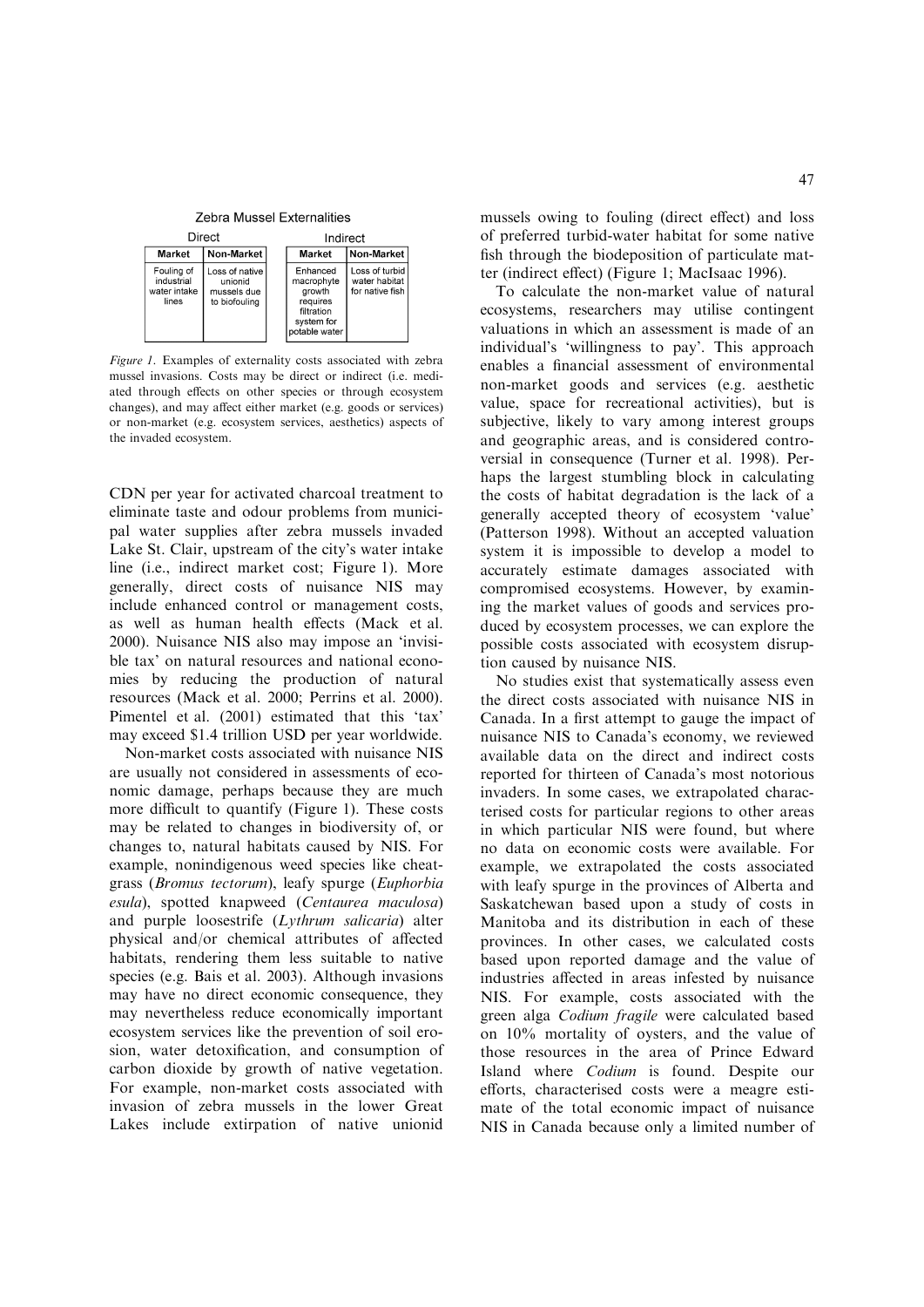effects were available for each species, and because costs were available only for a small fraction of all NIS in the country. Moreover, we were unable to include characterised costs for some of the most potentially damaging species (e.g. green crab Carcinus maenas, gypsy moth Lymantria dispar) owing to a dearth of data. Consequently, a lack of comprehensive, national data for even the most problematic species precludes an accurate assessment of the total economic impact of nuisance NIS in Canada.

In the absence of comprehensive data, empirical models can provide a useful approximation of the impact of ecological stressors. For example, Ricciardi (2003) utilised a meta-analysis approach to predict the effects of particular NIS. To better estimate the costs associated with nuisance NIS in Canada, we built an empirical model based upon 21 quantified effects for previously identified nuisance NIS from a variety of ecosystems (see Table 1). For each of these studies, we recorded the maximum proportional loss in economic value or experimentally-deduced yield reduction. We used maximum values because they were often the only values reported. We then ranked these losses from least to greatest to build an empirical model from which we projected potential lost production for a set of identified nuisance NIS in Canada (Figure 2). To keep our projection conservative, we selected the median case from this curve as our maximum cost projection (52% loss), and the quartile (25%) and half-quartile (20%) cases for our medium and low projections, respectively.

| Common name (Scientific name) | Impacted resource | $%$ Loss  | Reference                 |
|-------------------------------|-------------------|-----------|---------------------------|
| Clubbed tunicate              | Shellfish         | 50        | A. Locke, pers. comm.     |
| (Styela clava)                |                   |           |                           |
| Ruffe                         | Yellow perch,     | $25 - 60$ | Leigh 1998                |
| (Gymnocephalus cernuus)       | Walleye,          |           |                           |
|                               | whitefish         |           |                           |
| Leafy spurge                  | Crop yield,       | 100       | Leafy Spurge Stakeholders |
| (Euphorbia esula)             | grazing yield     |           | Group 1999                |
| Spotted knapweed              | Grazing yield     | 80        | Maddox 1979               |
| (Centaurea maculosa)          |                   |           |                           |
| Horn fly                      | Cattle            | 18        | Lysyk et al. 2002         |
| (Haematobia irritans)         |                   |           |                           |
| Seedpod weevil                | Crop yield        | 20        | Dosdall et al. 2001       |
| (Ceutorhynchus obstrictus)    |                   |           |                           |
| Stable fly                    | Cattle, dairy     | $20 - 40$ | Bruce and Dekker 1958;    |
| (Stomoxys calcitrans)         |                   |           | Campbell et al. 1987      |
| Potato late blight            | Crop yield        | 52        | James et al. 1972         |
| (Phytophthora infestans)      |                   |           |                           |
| Foot and mouth disease        | Cattle            | 100       | CFIA (2000)               |
| (Aphthovirus sp.)             |                   |           |                           |
| Gypsy moth                    | Tree mortality,   | $20 - 90$ | Campbell and Schlarbaum   |
| $(Lymantria$ dispar)          | recreation        |           | 1994                      |
| Dutch elm disease             | Tree mortality    | 30        | Hubbes 1999               |
| (Ophiostoma ulmi)             |                   |           |                           |
| Balsam wooly adelgid          | Tree mortality    | 80        | Hunt 1983                 |
| (Adelges peceae)              |                   |           |                           |
| White pine blister rust       | Tree mortality    | 94        | <b>Hall 1996</b>          |
| (Cronartium ribicola)         |                   |           |                           |
| Schleroderris canker          | Tree mortality    | 62        | Campbell and Schlarbaum   |
| (Gremmeniella abietina)       |                   |           | 1994                      |
| Beech bark disease            | Tree mortality    | 50        | Campbell and Schlarbaum   |
| (Nectria coccinea)            |                   |           | 1994                      |
| Asian longhorn beetle         | Tree mortality    | 68        | Nowak et al. 2001         |
| (Anoplophora glabripennis)    |                   |           |                           |

Table 1. Twenty-one quantified effects of 16 NIS of plant, animal and disease. Proportional loss of resource production or value is given for each effect, along with references.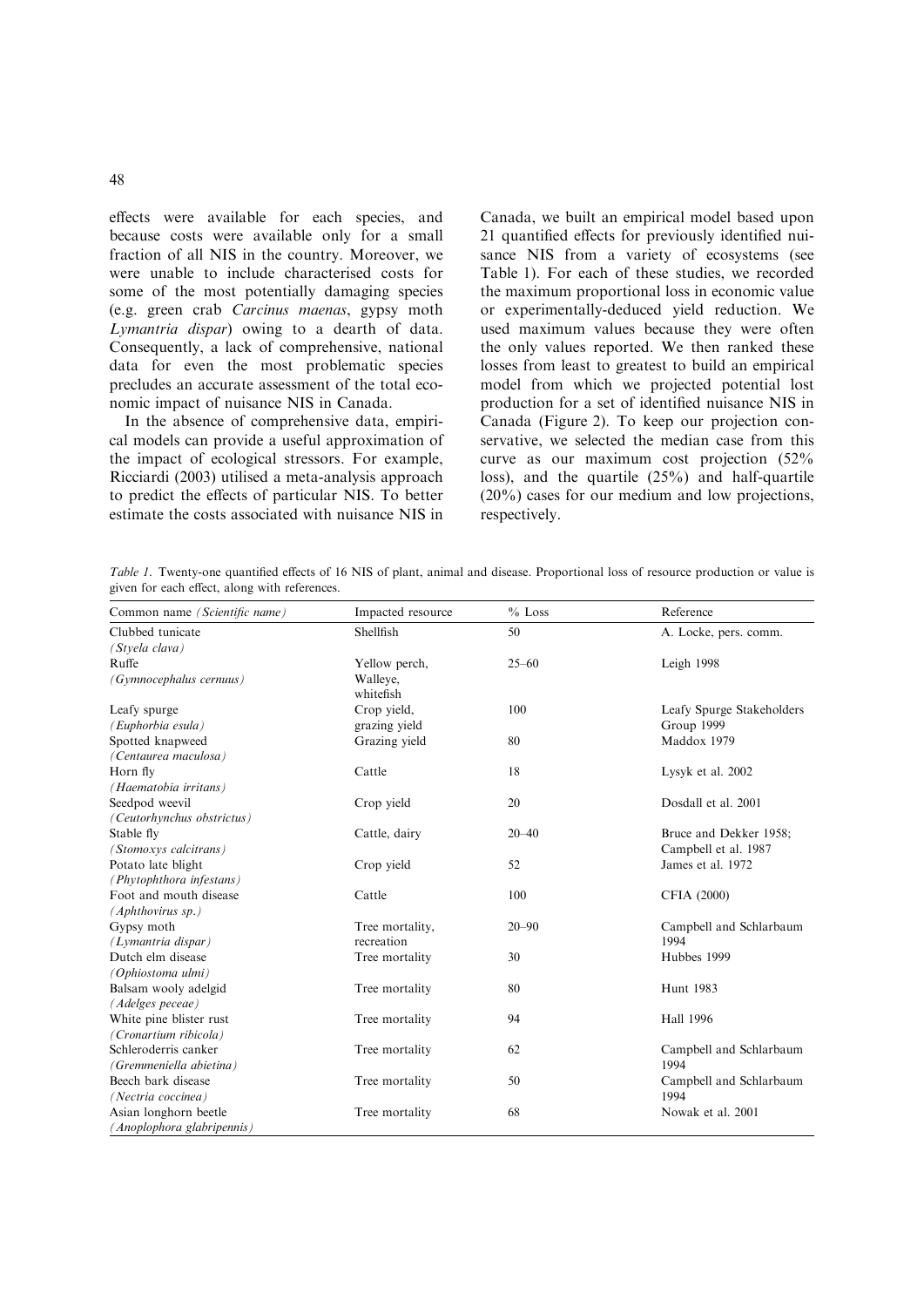

Figure 2. Empirical model of 21 nonindigenous species (NIS) based on their ranked impact. Damage is graphed as reduced yield identified in experimental studies or as proportional, characterised economic loss to particular resources (see Table 1). The median, quartile, and half-quartile cases were used to estimate high, mid and low damage projections, respectively.

For each of the most problematic invaders selected, we identified the resource(s) placed at greatest risk (e.g. lobster fishery, maple timber sales), and then applied our cost function. The value of each affected resource was obtained from Statistics Canada for the most recent year in which data was available, usually 2000. Losses were calculated as a proportion of the national value associated with these resources, and represent a general model for the 'invisible tax' imposed by nuisance NIS upon Canadian fisheries, agriculture and forestry industries.

### Assumptions and limitations

Our empirical model is admittedly crude, and there are a number of important caveats that must be considered. Our model was built upon the maximum reported effects of individual species under specific conditions. Scaling up from small-scale, short-term studies to estimate country-wide, annual impacts is fraught with errors (Turner et al. 1998). By scaling up, we assume that resources are distributed and affected in a homogeneous manner, which would likely cause a dramatic over-estimation of the true value. Moreover, these effects are based on uncontrolled impacts of nuisance NIS, but of course control efforts would quickly be implemented to reduce the effects of serious invaders. To counteract these considerable limitations, we made a number

of highly conservative assumptions that we believe largely or wholly offset what would otherwise be a sizeable bias. First, our damage projections used conservative numbers from the model (i.e. 52, 25 and 20%), and were applied only to the resources affected by some of the more troublesome NIS found in Canada (Table 1; Figure 2). Thus, the costs incurred by nuisance NIS to a number of other sectors (e.g. tourism, food exports) are not included, nor are losses to most of the secondary industries associated with fisheries, agriculture and forestry (e.g. food processing, packing and distribution). Given that the average farmer loses approximately 13% of his production to reduced yield and control of weeds alone, and that the effects of insects can be much greater, these numbers do not seem unwarranted (Pimentel et al. 2000). Second, while our model was built upon the effects of single species, the 'invisible tax' calculated for these sectors is the net effect of hundreds of NIS (e.g. insects) affecting the same resource (e.g. softwood production). These species may have synergistic or inhibitory effects, and individual effects will vary greatly, but the net result of all nuisance NIS affecting a given resource is surely much greater than the effect of any single species. Third, damage projections were calculated as reduced production, and thus do not include a number of indirect (e.g. human health care costs associated with increased pesticide use, reduced property value) and non-market value (e.g. reduced aesthetic value) costs associated with nuisance NIS. Total ecosystem value may far exceed gross national product (Costanza et al. 1997), but we consider here only the effects of NIS on annual production. Fourth, our projections were applied to the current, reported industry values, which themselves are already deflated by the 'invisible tax' imposed by nuisance NIS. Our damages are therefore calculated from the post-tax value of the industry, rather than the actual, pre-taxed production value, resulting in a further source of underestimation. Fifth, we included only natural resources affected by NIS, thus we excluded other sectors like tourism and health care, that may nonetheless incur costs. Finally, because separate values were not available for hardwood and softwood tree species, we applied softwood values to both, even though hardwoods are much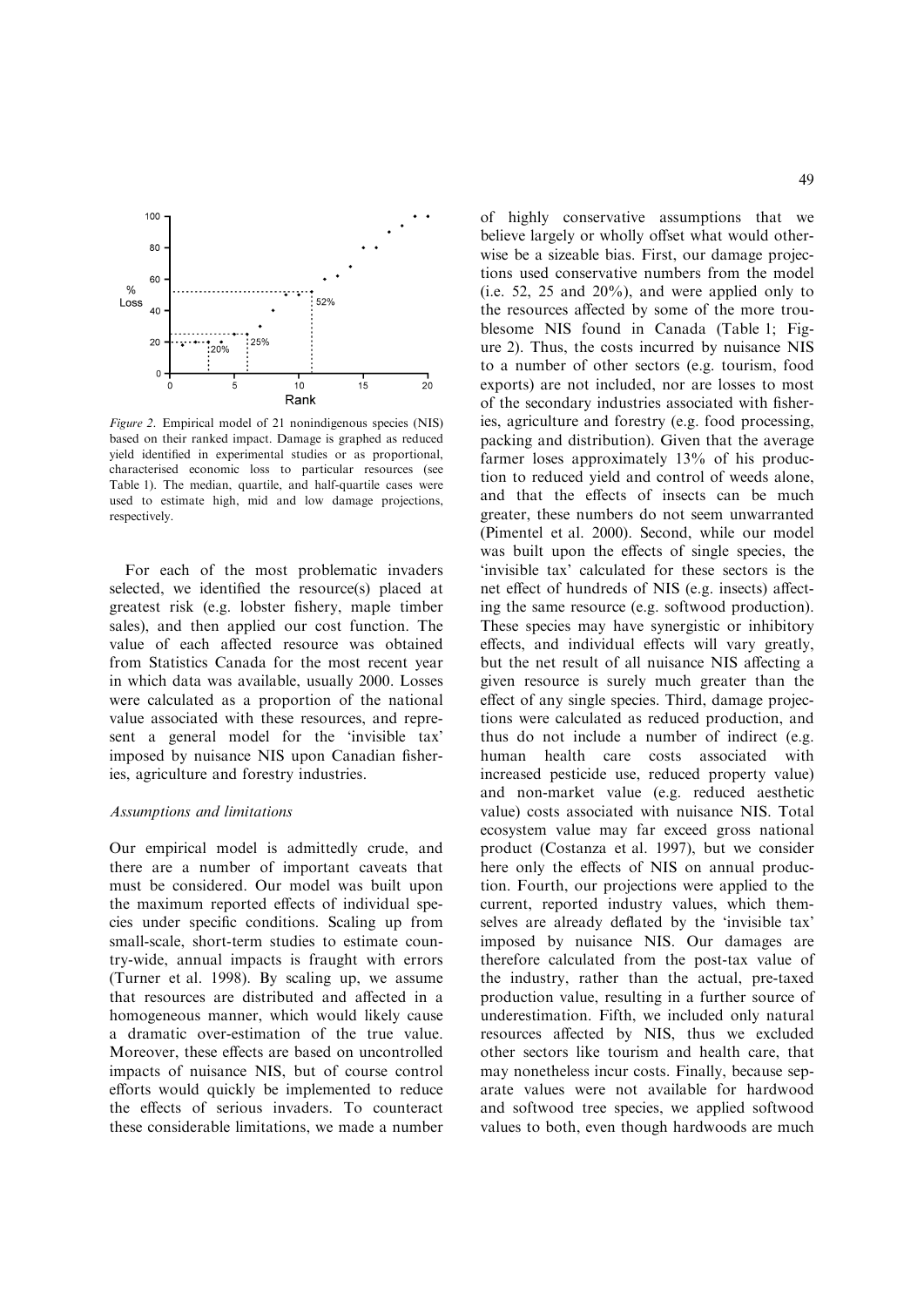more valuable. All costs reported herein are in Canadian dollars.

## Results

The economic cost associated with thirteen species identified in Table 2 include control costs, reduced yield, reduced land value, trade bans on exported goods, compensation paid to farmers, health care costs, and reduced tourism and tourism-related revenues. In total, the annual characterised cost of eleven nuisance NIS is approximately \$187 million per annum. These costs appear quite modest, and in fact pale in comparison to the one-time costs associated with two nonindigenous disease outbreaks that affected Canada during 2003 (SARS, mad cow disease), which posed an additional cost of \$2.5 billion (Table 2). Quantified, annual costs for the eleven identified nuisance species profiled are comparatively low only because comprehensive data were lacking for virtually all of these species. Even for notorious invaders like zebra mussels, we experienced difficulty in assembling direct costs to industry and municipalities. Our empirical model projected costs associated with the 'invisible tax' imposed by all NIS established in Canada. In general, these cost projections were much higher than the characterised costs identified above, totalling \$16.6 billion/year (range: \$13.3 to 34.5 billion/year). Characterised costs were highest for agriculture and related industries, owing to a number of recent economic studies on nuisance NIS of insect and plant. Conversely, the highest projected costs based on our empirical model were in the forestry sector  $(Table 3)$  – a pattern reflective of the importance of forest products to the Canadian economy.

## Aquatic and marine ecosystems

Characterised impacts were available for four of six identified nuisance NIS in aquatic systems. Zebra mussels (D. polymorpha) and quagga mussels (D. bugensis), and the sea lamprey (Petromyzon marinus), all of which invaded the Great Lakes, made up the bulk of \$32.3 million/ year in characterised costs to aquaculture and aquatic-related industries (Table 2). Dreissenid

mussels invaded the Great Lakes in the mid-1980s (Hebert et al. 1989), and have affected primarily industries and municipalities with a variety of direct costs (see Figure 1). Despite the prominence given to these mussels in the scientific and popular press, obtaining accurate cost estimates proved challenging. Indirect costs, including possible shifts in commercial and sport fisheries, were not quantifiable.

The sea lamprey, which attacks salmonids and other valuable fishes, likely entered the Great Lakes some time in the 1830s via a shipping canal system connected to the Atlantic Ocean (Mills 1993). The Great Lakes Fishery Commission – a joint agency administered by the USA and Canadian federal governments – spends  $\sim$ \$22 million/year on control and research for the lamprey, \$6 million of which is paid by the Canadian federal government (Table 2). However, costs incurred through reductions in harvest of commercial and sports fishes would likely be much higher without this expenditure.

Purple loosestrife is a common plant in wetlands throughout much of North America. It was likely introduced to the continent more than a century ago by ship, or in livestock feed or bedding (Thompson et al. 1987). Most costs associated with loosestrife pertain to its control (Table 2).

Three invasions of coastal habitats in Atlantic Canada are particularly concerning because they affect the emerging aquaculture industry in the region. Codium fragile is a green alga that was first found along the Nova Scotia coast by the early 1990s (see Levin et al. 2002). This species is displacing kelp through competition for substrate, and is possibly facilitated by an introduced bryozoan (Membranipora membranacea) that fouls and reduces survival of kelp (Levin et al. 2002). Loss of kelp could hinder sea urchin, oyster, marine plant, and lobster industries. Another recent invader, the clubbed tunicate Styela clava, was introduced to the Gulf of St. Lawrence in the late 1990s, likely by a ship vector (Dr Andrea Locke, personal commmunication). It may adversely affect natural and aquaculture oyster and mussel industries through competition for space, although these costs may be offset by sales of *Styela*. Finally, the European green crab Carcinus maenas invaded coastal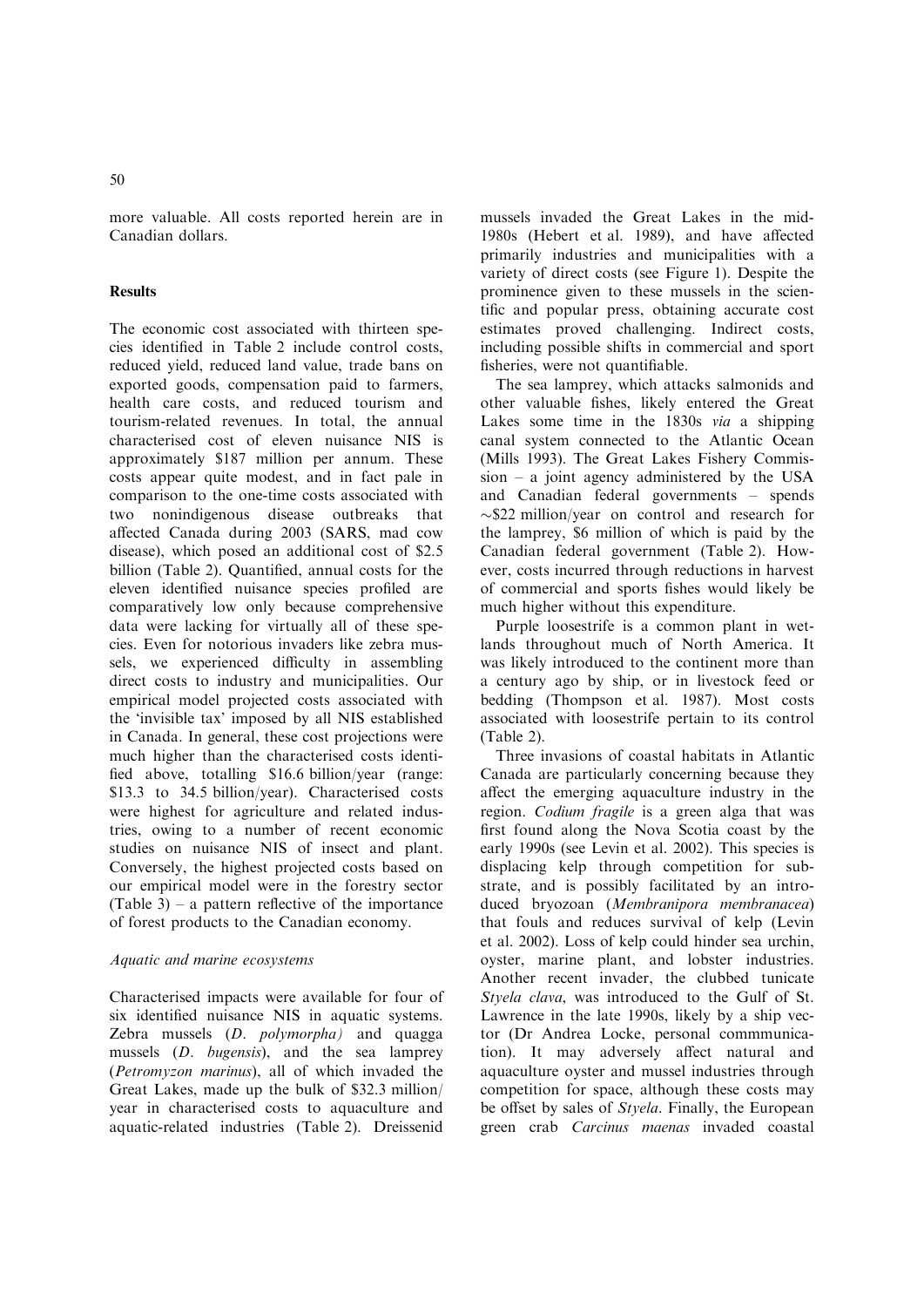Table 2. Characterised economic impact of eleven nuisance NIS to fisheries, agriculture and forestry resources. Characterised costs are in Canadian dollars, per annum. Numbers not included in calculation of total annual cost (i.e., one time events) are indicated (\*).

| Common name (Scientific name) | Impacted area and/or industry                                                                       | Characterised cost<br>(x \$1,000) |
|-------------------------------|-----------------------------------------------------------------------------------------------------|-----------------------------------|
| Oyster thief                  | Prince Edward Island: oyster mortality <sup>1</sup>                                                 | 1500                              |
| (Codium fragile)              |                                                                                                     |                                   |
| Purple loosestrife            | Alberta control costs <sup>2</sup>                                                                  | 20                                |
| (Lythrum salicaria)           | Saskatchewan eradication project <sup>3</sup>                                                       | 100                               |
|                               | Ontario biological control program <sup>4</sup>                                                     | 90                                |
| Zebra mussel                  | Ontario power plants: control/operating <sup>5</sup>                                                | 6400                              |
| (Dreissena polymorpha)        | Ontario power plants: research <sup>6</sup>                                                         | 1092                              |
| Quagga mussel                 | Ontario cottagers <sup>7</sup>                                                                      | 52,670*                           |
| (Dreissena bugensis)          | Great Lakes' municipalities <sup>8</sup>                                                            | 282                               |
|                               | City of Windsor intakes <sup>9</sup>                                                                | 450                               |
| Sea lamprey                   | Lamprey management and research <sup>10</sup>                                                       | 6000                              |
| (Petromyzon marinus)          |                                                                                                     |                                   |
| Leafy spurge                  | Manitoba: reduced yield and recreation revenues, and                                                | 18,870                            |
| (Euphorbia esula)             | control $costs11$                                                                                   |                                   |
|                               | Manitoba: reduced land value <sup>11</sup>                                                          | 30,000*                           |
|                               | Alberta and Saskatchewan: reduced yield and recreation<br>revenues, and control costs <sup>12</sup> | 18,870                            |
|                               | Alberta and Saskatchewan: reduced land value <sup>12</sup>                                          | 30,000*                           |
| Knapweed                      | British Columbia: hay production <sup>13</sup>                                                      | 400                               |
| (Centaurea maculosa)          | British Columbia: grazing livestock <sup>14</sup>                                                   | 79                                |
| Horn fly                      | Canada: cattle production <sup>15</sup>                                                             | 69,533                            |
| (Haematobia irritans)         |                                                                                                     |                                   |
| Stable fly                    | Canada: cattle and dairy production <sup>16</sup>                                                   | 26,780                            |
| (Stomoxys calcitrans)         |                                                                                                     |                                   |
| Seedpod weevil                | Alberta: canola production <sup>17</sup>                                                            | 5000                              |
| (Ceutorhynchus obstrictus)    |                                                                                                     |                                   |
| Potato wart fungus            | Prince Edward Island: export ban <sup>18</sup>                                                      | 30,000*                           |
| (Synchytrium endobioticum)    | Prince Edward Island: lost yield                                                                    | Neglible                          |
|                               | Prince Edward Island: farmer aid <sup>18</sup>                                                      | 15,000*                           |
|                               | Canada: federal farmer aid <sup>18</sup>                                                            | 19,400*                           |
|                               | Canada: reduced export revenue <sup>19</sup>                                                        | 8940*                             |
| Dutch elm disease             | Manitoba: control costs <sup>20</sup>                                                               | 1500                              |
| (Ophiostoma ulmi)             |                                                                                                     |                                   |
| Emerald ash borer             | Essex County <sup>21</sup> : control costs                                                          | 14,000-16,000*                    |
| (Agrilus planipennis)         |                                                                                                     |                                   |
| Severe acute respiratory      | Canada: health care costs <sup>22</sup>                                                             | 945,000*                          |
| Syndrome (SARS)               | Canada: revenue losses to accommodation industry <sup>23</sup>                                      | 500,000*                          |
| Bovine Spongiform             | Canada: beef exports for $\leq 1$ year <sup>24</sup>                                                | 1,000,000*                        |
| Encephalitis (BSE)            |                                                                                                     |                                   |
| Total characterised cost      |                                                                                                     | 186,965                           |

<sup>1</sup>Novaczek I (2002) Pers. Comm. Earth Action, Prince Edward Island; <sup>2</sup>Ali S (2002) Pers. Comm. Alberta Purple Loosestrife Project, Alberta; <sup>3</sup>Salzl A (2002) Pers. Comm. Saskatchewan purple loosestrife and invasive species project, Saskatchewan; <sup>4</sup>Corrigan J (2002) Pers. Comm. Department of Environmental Biology, University of Guelph, Ontario; <sup>5</sup>Average expenses \$800,000 multiplied by 8 stations, actual costs vary from \$500,000 to \$1,500,000 per station, per year; Wiancko P (2000) Management and costs of zebra mussels at Ontario Power Generation. 11th International Conference on Aquatic Invasive Species, Toronto, Ontario; <sup>6</sup>Total cost: \$13,100,000 divided by 11 years of mussel infestation; Wiancko P (2000) Management and costs of zebra mussels at Ontario Power Generation. 11th International Conference on Aquatic Invasive Species, Toronto, Ontario; <sup>7</sup>Based on 230,000 cottages installing basic filtration system @ CDN\$229 each; Moore W (2002) Pers. Comm. Federation of Ontario Cottagers' Associations; Crosbie B, Sferrazza C, Wiancko P, Claudi R, Birnbaum J, Hulton J, Mackie G, Schatz R and O'Neill C (Georgian Bay Steering Committee). 1999. Zebra mussel biofouling control in cottage and other small volume water systems. Part C: A consumer's guide to evaluating the products tested. The Georgian Bay Association, Ontario; <sup>8</sup>Based on minimum costs incurred by a Chatham-Kent facility (CDN\$3,000) multiplied by 94 facilities infested with zebra mussels; Fields K (2002) Pers. Comm. Chatham-Kent Water Filtration Plant, Erie Beach raw water Station, Ontario; Cheung P (2002) Pers. Comm. Ministry of the Environment, Canada; <sup>9</sup>Jasim S (2002) Pers. Comm. Windsor Utilities, City of Windsor, Ontario; <sup>10</sup>Christie G (2002) Pers. Comm. Great Lakes Fishery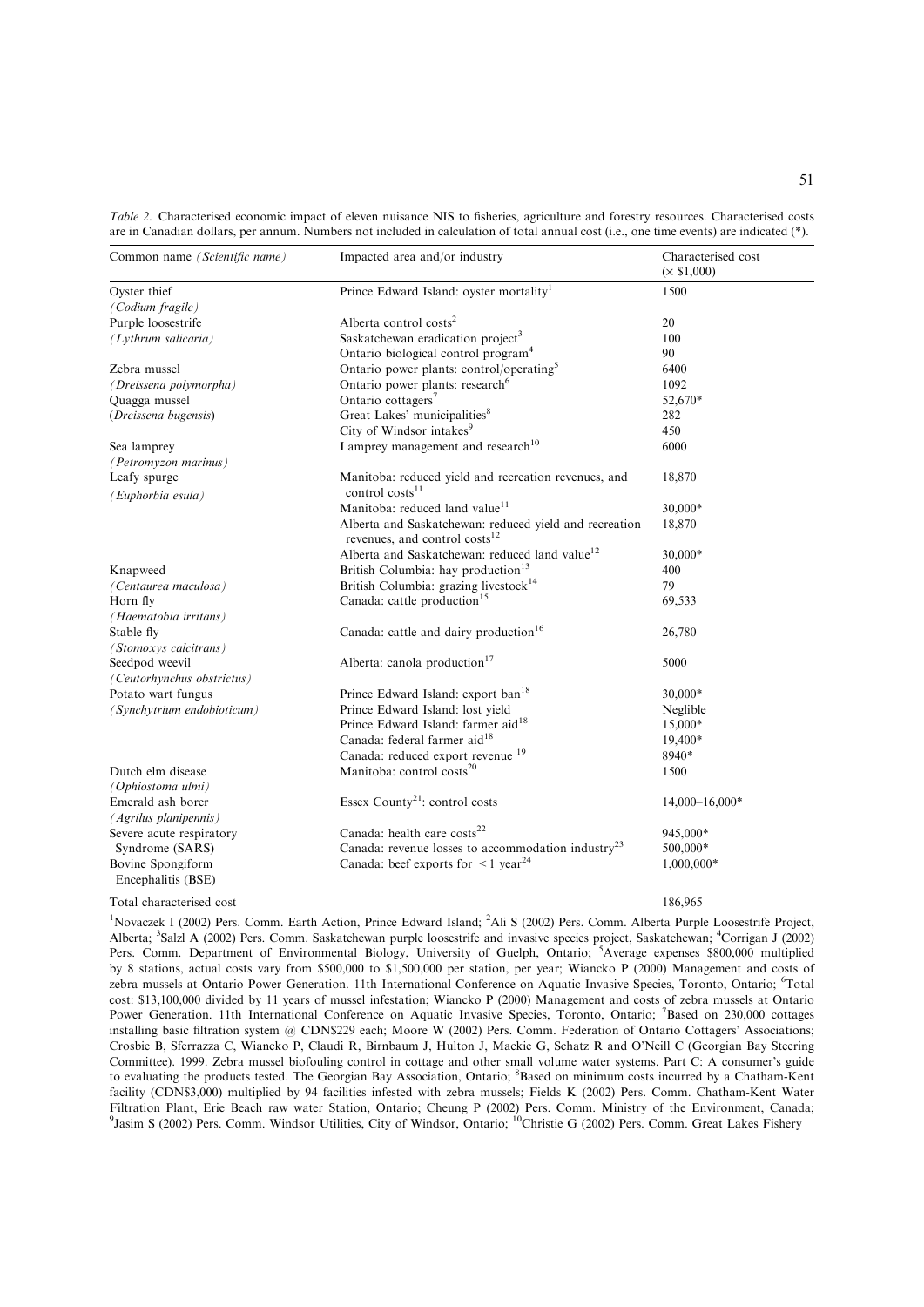Commission; 11Leafy Spurge Stakeholder's Group (1999) Leafy Spurge Economic Impact Assessment, WESTARC Group, Brandon University, Manitoba; <sup>12</sup>Assumes 50% of Manitoba's cost to each of Alberta and Saskatchewan; <sup>13</sup>Davies S, Gow T and Pidwirny M (1996) Living Landscapes. Knapweed. Royal British Columbia Museum and Okanagan University College, British Columbia; 14Based on 1.97 USD/ha multiplied by 40,000ha infested in Canada; ref #13; United States Department of Agriculture (2002) Animal and plant Health Inspection Service, Plant Protection and Quarantine website: http://www.aphis.usda.gov/ppq;<br><sup>15</sup>Lysyk TJ, Floate KD and Lancaster RC (2002) Insects and other arthropod pests: horn fly, Saskat and Rural Revitalization, Saskatchewan; <sup>16</sup>Floate KD, Lysyk TJ, and Lancaster RC (2002) Insects and other arthropod pests: stable fly, Saskatchewan Agriculture, Food, and Rural Revitalization, Saskatchewan; 17Dosdall LM (2002) Pers. Comm. Alberta Agriculture, Food and Rural Development, Alberta; 18United States Department of Agriculture (2001) Canada trade policy monitoring: the impact of the potato wart on Canadian potato exports. GAIN Report, Foreign Agricultural Service, USA; <sup>19</sup>Calculated as 6% of \$149,000,000 in Canadian potato exports, not including Prince Edward Island; Agriculture and Agri-Food Canada (2001) 2000/20001 Canadian potato situations and trends. Canada; 20Annual expenditure for Manitoba only; Westwood AR (1991) A cost-benefit analysis of Manitoba's integrated Dutch elm disease management program 1975–1990. Proceedings of the Entomological Society of Manitoba 47: 44–59; <sup>21</sup>\$3 million in 2003 and \$11–16 million projected for 2004 Ken Marchant Pers. Comm. Canadian Food Inspection Agency, Ontario; 22Ontario Ministry of Health and Long-Term Care (2003) Ontario reveals the cost of SARS. Healthbeat. Issue 91. Ontario; <sup>23</sup>Canadian Tourism Commission (2003) The Impact of SARS on Canada's Accommodation Industry. Canada; 24Chase S and Walton D (2003) Canada expects easing of US beef ban. Globe and Mail. Friday, June 13, 2003, Ontario.

| Common name<br>(Scientific name)    | Resource at risk                                         | Value                   | Projected impact                   |                                   |                          |  |
|-------------------------------------|----------------------------------------------------------|-------------------------|------------------------------------|-----------------------------------|--------------------------|--|
|                                     |                                                          |                         | Min $(20\%)$<br>$(\times \$1,000)$ | Max $(52%)$<br>$(\times \$1,000)$ | Mid $(25%)$<br>(x 1,000) |  |
| Oyster thief                        | Sea urchin                                               | $7152^1$                | 1430                               | 3719                              | 1788                     |  |
| (Codium fragile)                    | Lobster                                                  | 29.986 <sup>1</sup>     | 5997                               | 15,593                            | 7497                     |  |
|                                     | Oyster (wild)                                            | 10.166 <sup>1</sup>     | 2033                               | 5286                              | 2542                     |  |
|                                     | Oyster (cultivated)                                      | $9915^2$                | 1983                               | 5156                              | 2479                     |  |
|                                     | Eel                                                      | 703 <sup>1</sup>        | 141                                | 366                               | 176                      |  |
|                                     | Marine plants (kelp)                                     | $2050^1$                | 410                                | 1066                              | 513                      |  |
| European green crab                 | Soft-shell clams, blue mussels,                          | $35,000^3$              | 7000                               | 18,200                            | 8750                     |  |
| (Carcinus maenas)                   | American oysters (Gulf of St. Lawrence)                  |                         |                                    |                                   |                          |  |
|                                     | Lobster and rock crab (southern gulf<br>of Newfoundland) | $175,000^3$             | 35,000                             | 91,000                            | 43,750                   |  |
|                                     | Dungeness crab                                           |                         |                                    |                                   |                          |  |
|                                     | (British Columbia)                                       | 20,000 <sup>4</sup>     | 4000                               | 10,400                            | 5000                     |  |
| Clubbed tunicate<br>(Styela clava)  | Oyster, scallop, clam and<br>mussel production           | $170,067^5$             | 34,013                             | 88,435                            | 42,517                   |  |
| Sea lamprey<br>(Petromyzon marinus) | Sport and commercial fishing                             | 550,000 <sup>6</sup>    | 110,000                            | 286,000                           | 137,500                  |  |
| Leafy spurge<br>(Euphorbia esula)   | Crops and grazing livestock                              | 22,978,000 <sup>7</sup> | 4,595,600                          | 11,948,560                        | 5,744,500                |  |
| Horn fly                            | Cattle production                                        | $6,600,000^7$           | 1,320,000*                         | 3,432,000*                        | 1,650,000*               |  |
| (Haematobia irritans)               | Milk production                                          | $3,600,000^7$           | 720,000*                           | 1,872,000*                        | 900,000*                 |  |
| Stable fly                          | Cattle production                                        | $6,600,000^7$           | 1,320,000*                         | 3,432,000*                        | 1,650,000*               |  |
| (Stomoxys calcitrans)               | Milk production                                          | $3,600,000^7$           | 720,000*                           | 1,872,000*                        | 900,000*                 |  |
| Seedpod weevil                      | Canola production                                        | 1,200,000 <sup>7</sup>  | 240,000*                           | 624,000*                          | 300,000*                 |  |
| (Ceutorhynchus obstrictus)          |                                                          |                         |                                    |                                   |                          |  |
| Potato wart fungus                  | Potato exports                                           | $149,000^8$             | 29,800                             | 77,480                            | 37,250                   |  |
| (Synchytrium endobioticum)          | Total potato sales                                       | 715,000 <sup>7</sup>    | 143,000*                           | 371,800*                          | 178,750*                 |  |
| Asian longhorn beetle               | Annual timber sales: maple                               | 63,900 <sup>9</sup>     | 12,780                             | 33,228                            | 15,975                   |  |
| (Anoplophora glabripennis)          | Annual domestic exports                                  | $1,200,000^{10}$        | 240,000                            | 624,000                           | 300,000                  |  |
|                                     | Maple syrup and sugar products                           | $200,000$ <sup>11</sup> | 40,000                             | 104,000                           | 50,000                   |  |
| Balsam wooly adelgid                | Annual timber sales: fir                                 | $251,340^9$             | 50,268                             | 130,697                           | 62,835                   |  |
| (Adelges peceae)                    | Annual domestic exports pine and                         | $4,720,000^{10}$        | 944,000                            | 2,454,400                         | 1,180,000                |  |
|                                     | Fir Christmas trees:                                     | $35,000^{12}$           | 7000                               | 18,200                            | 8750                     |  |

Table 3. Projected economic impact of nuisance NIS on selected resources in Canadian fisheries, agriculture and forestry. Projected impacts are in Canadian dollars, per annum. Numbers not included in calculation of total annual cost are (indicated by \*).

*b*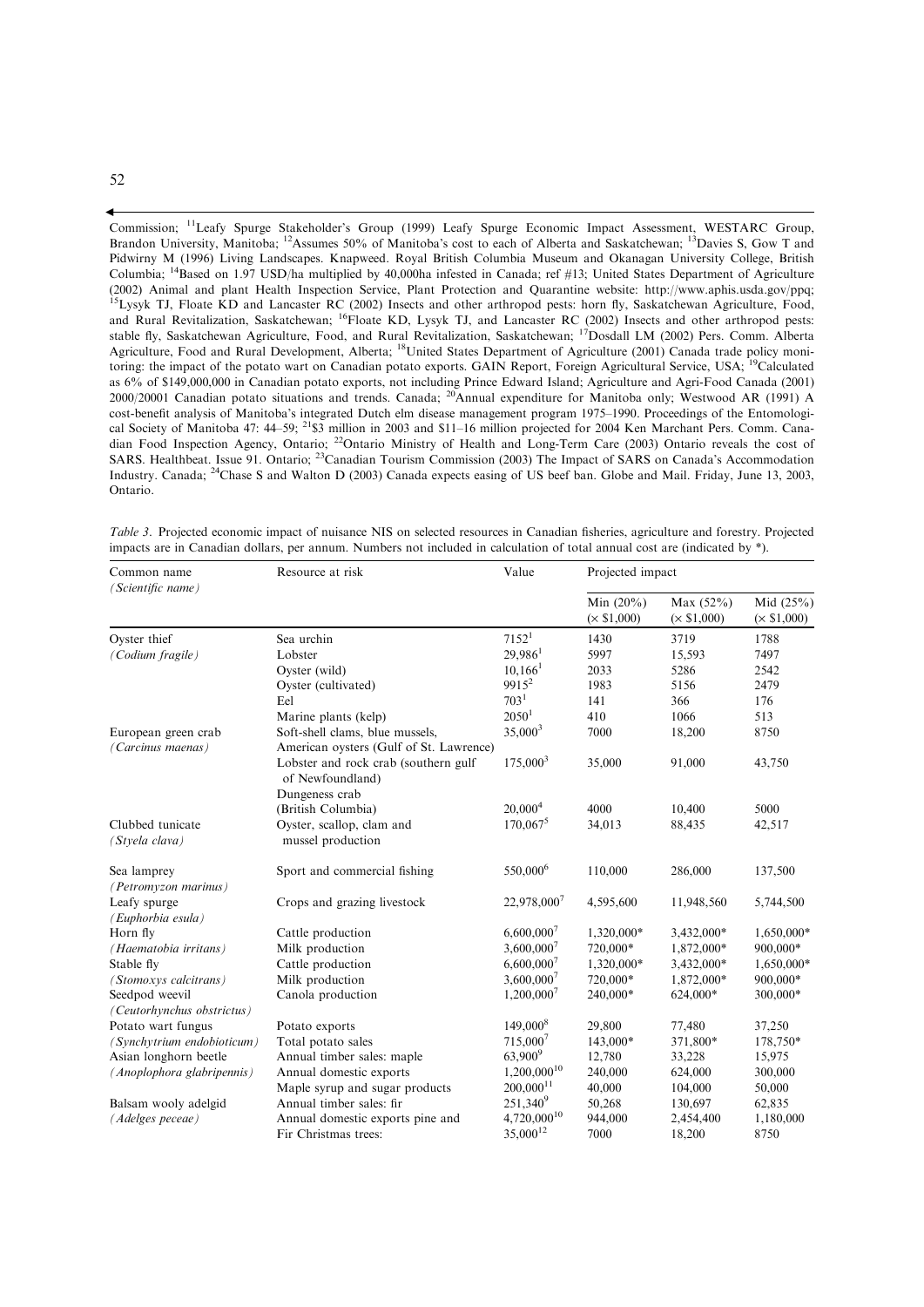| Common name                                    | Resource at risk                                  | Value                     | Projected impact            |                            |                                   |
|------------------------------------------------|---------------------------------------------------|---------------------------|-----------------------------|----------------------------|-----------------------------------|
| (Scientific name)                              |                                                   |                           | Min $(20\%)$<br>(x \$1,000) | Max $(52%)$<br>(x \$1,000) | Mid $(25%)$<br>$(\times \$1,000)$ |
|                                                | Annual wholesale                                  |                           |                             |                            |                                   |
|                                                | Pine and fir Christmas trees:                     | $28,100^{12}$             | 5620                        | 14,612                     | 7025                              |
|                                                | Annual exports                                    |                           |                             |                            |                                   |
| Brown spruce longhorn<br>beetle                | Annual timber sales: spruce                       | 698,640 <sup>9</sup>      | 139,728                     | 363,293                    | 174,660                           |
| (Tetropium fuscum)                             | Annual domestic exports                           | $13,120,000^{10}$         | 2,624,000                   | 6,822,400                  | 3,280,000                         |
|                                                | Spruce pulp                                       | $1,000,000$ <sup>13</sup> | 200,000                     | 520,000                    | 250,000                           |
| Dutch elm disease<br>(Ophiostoma ulmi)         | Elm: total value                                  | $2,500,000$ <sup>14</sup> | 500,000*                    | 1,300,000*                 | 625,000*                          |
| Gypsy moth                                     | Annual timber sales:                              | 485,640 <sup>9</sup>      | 97,128                      | 252,533                    | 121,410                           |
| (Lymantria dispar)                             | hardwoods                                         |                           |                             |                            |                                   |
|                                                | Annual domestic exports                           | $9,120,000^{10}$          | 1,824,000                   | 4,742,400                  | 2,280,000                         |
| Scleroderris canker<br>(Gremmeniella abietina) | Annual timber sales: pines, spruce<br>and fir     | 1,333,380 <sup>9</sup>    | 266,676*                    | 693.358*                   | 333,345*                          |
|                                                | Annual domestic exports                           | $25,120,000^{10}$         | 5,024,000                   | 13,062,400                 | 6,280,000                         |
|                                                | Pine and fir Christmas trees:<br>annual wholesale | $35,000^{12}$             | 7000*                       | 18,200*                    | 8750*                             |
|                                                | Pine and fir Christmas trees:<br>annual exports   | $28,100^{12}$             | 5620*                       | $14,612*$                  | $7025*$                           |
| White pine blister rust                        | Annual timber sales: pine                         | 387.660 <sup>9</sup>      | 77,532                      | 201,583                    | 96,915                            |
| (Cronartium ribicola)                          | Annual domestic exports                           | $7,280,000^{10}$          | 1,456,000                   | 3,785,600                  | 1,820,000                         |
|                                                | Pine and fir Christmas trees:<br>annual wholesale | $35,000^{12}$             | 7000*                       | 18,200*                    | 8750*                             |
|                                                | Pine and fir Christmas trees:<br>annual exports   | $28,100^{12}$             | 5620*                       | 14,612*                    | 7,025*                            |
| Total value of industries                      |                                                   | 66,327,319                |                             |                            |                                   |
| Total low projected cost                       |                                                   |                           | 13,265,464                  |                            |                                   |
| Total max projected cost                       |                                                   |                           |                             | 34,490,206                 |                                   |
| Total mid projected cost                       |                                                   |                           |                             |                            | 16,581,830                        |

<sup>1</sup>Value of Atlantic market; Department of Fisheries and Oceans (2000) 2000 Canadian aquaculture production statistics. Department of Fisheries and Oceans, Canada; <sup>2</sup>Department of Fisheries and Oceans (2000) 2000 value of Atlantic and Pacific coasts commercial landings, by province. Department of Fisheries and Oceans, Canada; <sup>3</sup>Total clam, oyster, scallop and mussel production in Canada, less the values presented above for Atlantic and Gulf of St. Lawrence; Department of Fisheries and Oceans Canada (2000) 2000 value of Atlantic and Pacific coasts commercial landings, by province. Department of Fisheries and Oceans, Canada; <sup>4</sup>Winther I (2000) Crab (Cancer magister). PSARC Fishery Update. Department of Fisheries and Oceans, Canada; <sup>5</sup>Gross values from Statistics Canada; <sup>6</sup>Talhelm DR (1980) Benefits and costs of sea lamprey (Petromyzon marinus) control in the Great Lakes: some preliminary results. Canadian Journal of Fisheries and Aquatic Science 37: 2169-2174; <sup>7</sup>Canadian farm cash receipts from Statistics Canada; <sup>8</sup>Agriculture and Agri-Food Canada (2001) 2000/20001 Canadian potato situations and trends. Agriculture and Agri-Food Canada; <sup>9</sup>Industry value calculated using sale of timber from crown land multiplied by the percent volume by species of gross merchantable, stocked forest; Canadian Council of Forest Ministers (1997) Compendium of Canadian Forestry Statistics 1996. National Forestry Database Program, Canadian Forest Service, Canada; Statistics Canada (1998) Canadian Forestry Statistics 1995; <sup>10</sup>Industry value calculated from sale of domestic exports multiplied by the percent volume by species of gross merchantable, stocked forest; same references as #10; 11CANSIM (2002) Canadian Socio-economic Information and Management Database, Canada; <sup>12</sup>Canadian Council of Forest Ministers (2001) National Forestry Database Program, Canada; <sup>13</sup>Ministry of Natural Resources (2000) Ontario's forests: questions and answers about the brown spruce longhorn beetle. Ministry of Natural Resources, Canada.<sup>14</sup>Total value of all elm trees in Canada, not used in calculation of annual costs; Krcmar-Nozic E, Wilson B and Arthur L (2000) The potential impacts of exotic forest pests in North America: a synthesis of research. Natural Resources Canada, Canadian Forest Service.

waters of New Brunswick and Nova Scotia no later than the early 1950s, and British Columbia by 1998 (see MacIsaac et al. 2002). While initial transfer of the species to North America was

almost certainly by ship, it has moved between sites in North America possibly by ships, in fishery products, or by accidental or intentional release (Cohen et al. 1995). Economic damage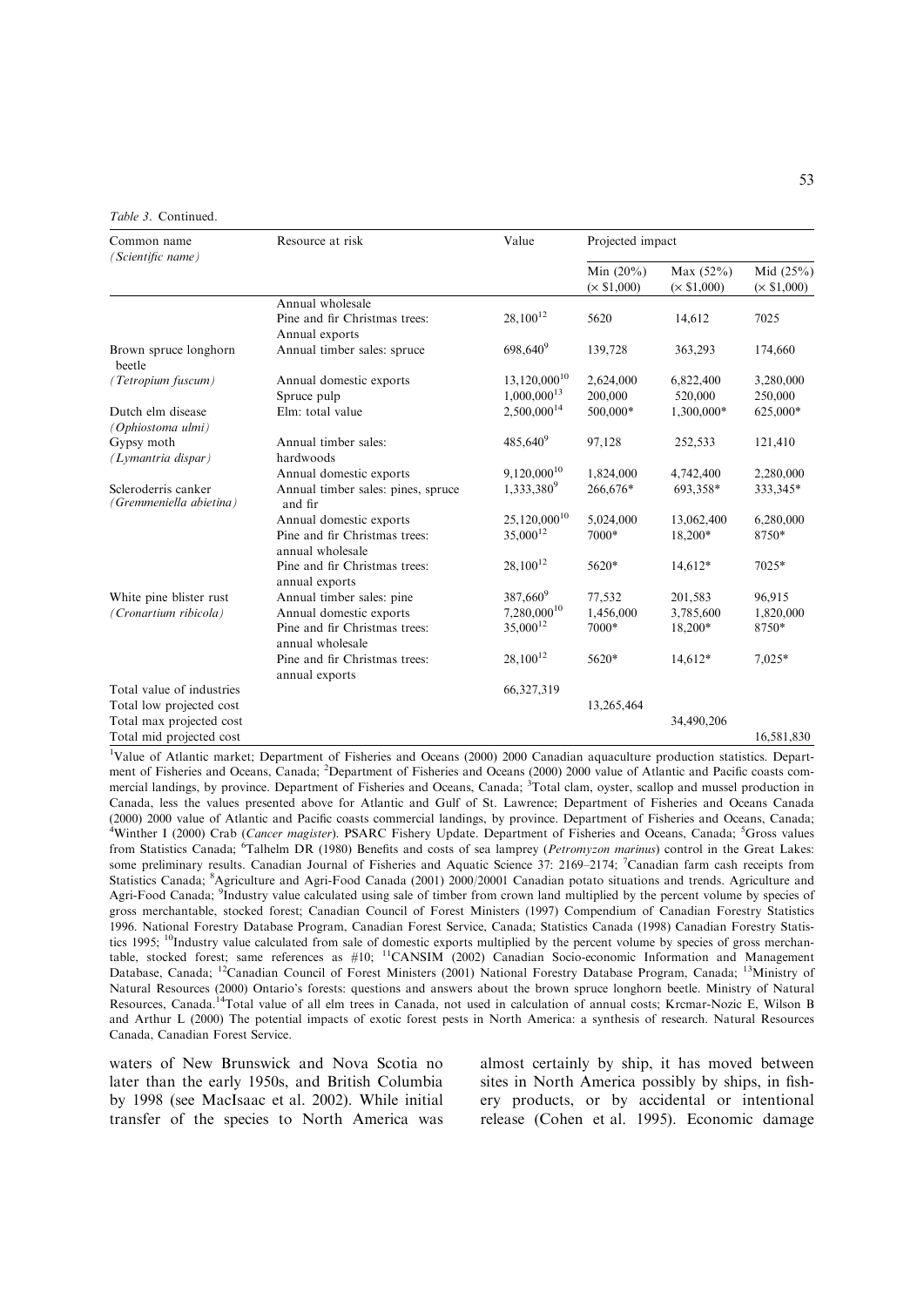associated with this species results from predation on a variety of marine invertebrates including other crabs, softshell clams, and mussels (Table 3).

In total, our empirical model projected damages associated with six aquatic NIS at over \$343 million (\$298–776 million) per annum, owing primarily to the high value of the sport and commercial fishing industries.

### **Agriculture**

A comparatively large number of cost categories were identified for the six nuisance NIS that affect Canadian agriculture and related industries, at a total cost of almost \$170 million/year. A large portion of this is due to infestations of leafy spurge, whose effects include reduced crop and grazing livestock production, control costs, and reduced revenue associated with recreational activity. An additional one-time cost of \$30 million dollars is associated with a reduction in property values of farmland infested with the plant (LSSG 1999). Reduced yield is also the primary cost associated with several other nuisance NIS in agriculture, including knapweed Centaurea maculosa, which invades meadows, pastures, roadsides and stream floodplains. Invasions of cropland result in hundreds of thousands of dollars in lost hay production annually, with an additional, characterised loss of almost \$80,000 to control knapweed in fields used for grazing livestock (Table 2). Costs associated with reduced yield are also available for the horn fly (Haematobia irritans) and stable fly (Stomoxys calcitrans), which irritate cattle, resulting in decreased milk and beef production. Likewise, the seedpod weevil (Ceutorhynchus obstrictus), which was originally found in British Columbia in 1931, attacks crops like canola, cabbage, broccoli and cauliflower, resulting in significant decreases to production (Table 2).

Reduced yield is but one significant cost for nuisance NIS. A potentially much larger loss may result from reduced international trade associated with embargoes of products from areas infested with NIS. For example, following discovery of potato wart fungus (Synchytrium endobioticum) in a single field on the island province of Prince Edward Island (PEI) in 1999, an embargo was

placed on potato exports to the United States (Table 2). The provincial industry sustained a \$30 million loss in exports to the USA, while similar exports from the rest of Canada declined by an additional \$8.9 million (6% loss). Federal and provincial governments helped offset further losses to farmers on PEI through provision of \$24.4 million in assistance. Thus, a minimum cost of \$73.3 million can be linked to the discovery of a single nonindigenous disease in a single potato field. Beef export losses following discovery of a single cow infected with Bovine Spongiform Encephalitis (mad cow disease) in Alberta during 2003 are at least an order of magnitude greater than those associated with the potato embargo (Table 2). Given the rising concern over NIS globally, costs associated with lost exports could be the most significant impact of future NIS in Canada.

The characterised, annual costs for five nuisance NIS in agriculture and related costs pales in comparison to the 'invisible tax' calculated by our model. Effects on agricultural crops and grazing livestock, as well as milk production and potato exports result in a total projected cost of \$6.7 billion (\$5.3–\$13.9 billion) per annum.

#### Forestry

Average costs for the control of Dutch elm disease (*Ophiostoma ulmi*) in the province of Manitoba is approximately \$1.5 million/year (Table 2). This disease is spread primarily by native and nonindigenous bark beetles, resulting in 18–50% mortality of infected trees (see MacIsaac et al. 2002). No data were available for the economic impact of any of the seven other nuisance NIS examined in forestry (in Table 3). Despite this limitation, several NIS are known to have had severe impacts on Canadian forests. For example, white pine blister rust (Cronartium ribicola) and Scleroderris canker (Gremmeniella abietina), are established diseases in Canada. Infestations of these diseases can result in up to 100% mortality of infected trees. Other NIS, like the brown spruce longhorn beetle (Tetropium fuscum) and the Asian longhorn beetle (Anoplophora glabripennis) are recent discoveries in Canada with potentially devastating impacts. Larvae of these beetles bore into tree cambium,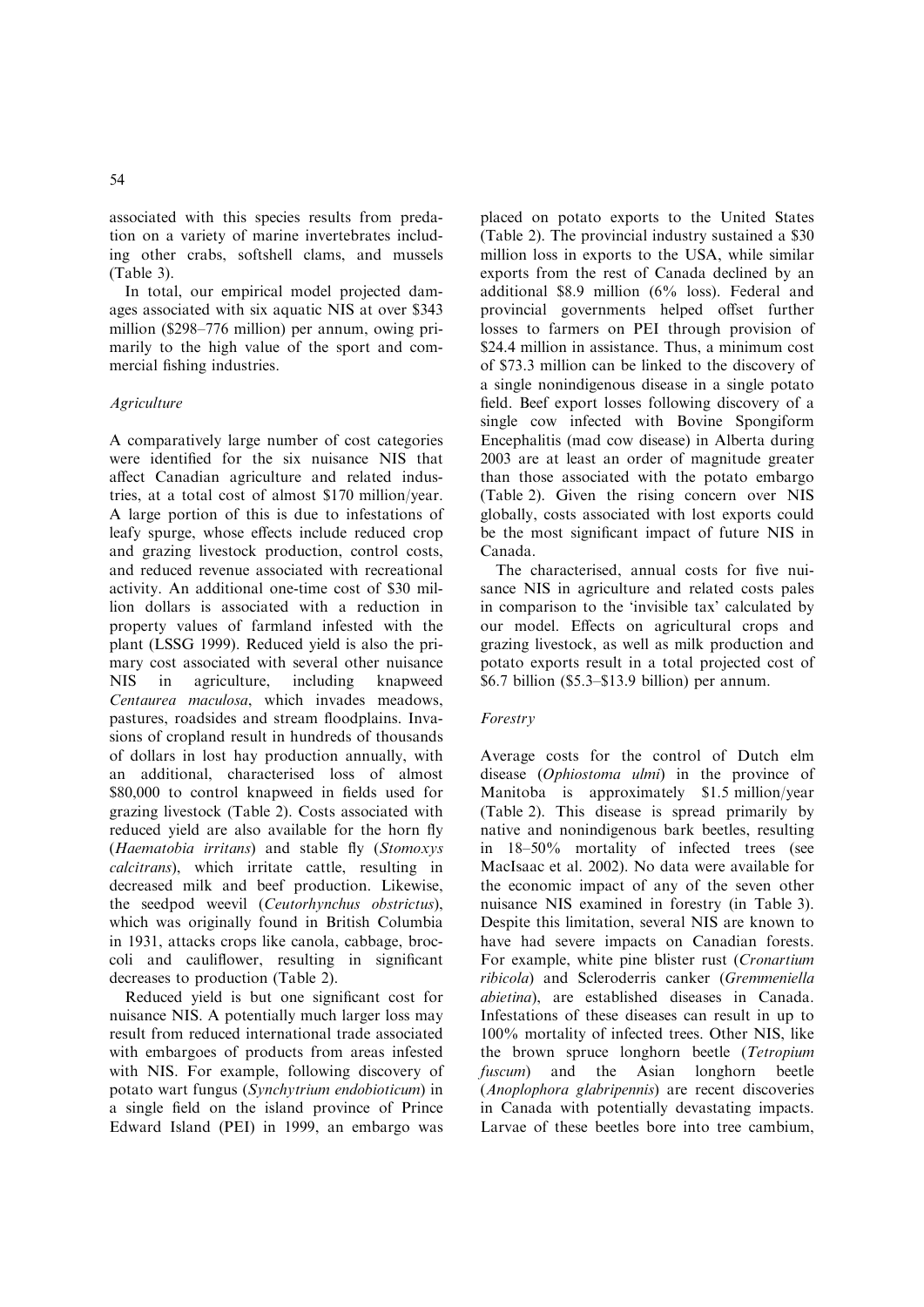resulting in up to 100% mortality of infected trees (see MacIsaac et al. 2002).

The lack of characterised costs for nuisance NIS in forestry should not be taken as evidence that Canadian forests are weakly impacted by nuisance NIS. Given the number and severity of the effects of nuisance NIS in Canadian forestry (see MacIsaac et al. 2002), the paucity of characterised costs is more likely a reflection of the lack of attention paid to quantifying economic impacts of these species. Moreover, Canadian forests appear to be particularly at risk from future invasions. Specifically, our model projected potential costs associated with the Asian longhorn beetle, which was not known to be established in Canada when our study was conducted in 2002. During summer 2003, however, the species was discovered at two sites in Toronto, Ontario, likely introduced with contaminated wood products or packaging (CFIA 2003). A second beetle species, the emerald ash borer (Agrilus planipennis), likely entered by a similar vector and has recently been found in Windsor, Ontario, and adjacent areas around Detroit, Michigan. If not properly managed, both species are likely to have profound effects on Canadian and American forests. The emerald ash borer alone could destroy most of Canada's ash trees (Fraxinus spp.), which make up a large proportion of \$1.4 billion in annual production of hardwood products, and an additional \$500 million per year in nursery stocks (CFIA 2003).

The seven nuisance NIS profiled in forestry likely impart a 'tax' on maple, fir, spruce, and pine timber sales and exports (e.g. Christmas tree sales, pulp for paper products, and maple syrup products) (Table 3). Given the high value of Canada's forest industry, projected economic impacts are highest for this sector, with a total 'tax' of \$9.6 billion (\$7.7–\$20.1 billion).

### **Discussion**

Nuisance NIS pose serious threats to Canada's economy and the health and welfare of its citizens, in addition to its natural ecosystems. We have employed a case study approach in a first attempt to quantify these effects on a national scale. The economic impacts identified herein

reveal a diverse array of sectors affected by nuisance NIS (e.g. tourism, crop exports, property value), and myriad ways that these costs are incurred (e.g. losses stemming from competition with, infection of, or predation on native species; control and management; alteration to ecosystem functioning, release of noxious chemicals). A central problem in deriving accurate and comprehensive assessments of damage wrought by nuisance NIS is the paucity of available data to systematically track direct and indirect, market and non-market costs for even the most problematic species. The result is a highly fragmented picture of the true costs of nuisance NIS, rendering impossible our original task of assessing their economic impact to the welfare of Canadians. Our review has focused on the negative economic impacts of NIS in Canada, but in reality some externalities may be positive. For example, zebra mussel filtering activities clarify lake water, possibly increasing the value of cottages and other lakefront properties. Similarly, the recent invasion of the emerald ash borer has very strong negative externalities, but also some positive ones. At a microeconomic scale, negative externalities are imparted upon homeowners and businesses that pay to remove infested and dying trees. However, this cost yields a benefit to landscape companies involved in tree cutting and disposal, possibly resulting in no net change (or even an increase) in measured gross domestic product (GDP). Even where externalities are positive, the overall welfare of citizens may still decrease. For example, beetle control efforts impart opportunity costs (i.e. costs associated with forgone alternatives) because affected landowners/municipalities reapportion economic capital in opposition to choice. At a macroeconomic scale, government funds diverted to compensation or control might otherwise have been spent on other budget priorities. This reduction in freedom may result in an overall decrease in welfare, despite the offsetting of monetary costs (e.g. no change in GDP).

In contrast to some externalities, the 'invisible tax' imposed by nuisance NIS affects production capability through reduced yield, and thus does not have an obvious, positive counterpart. The projected costs of our empirical model underscores the economic severity associated with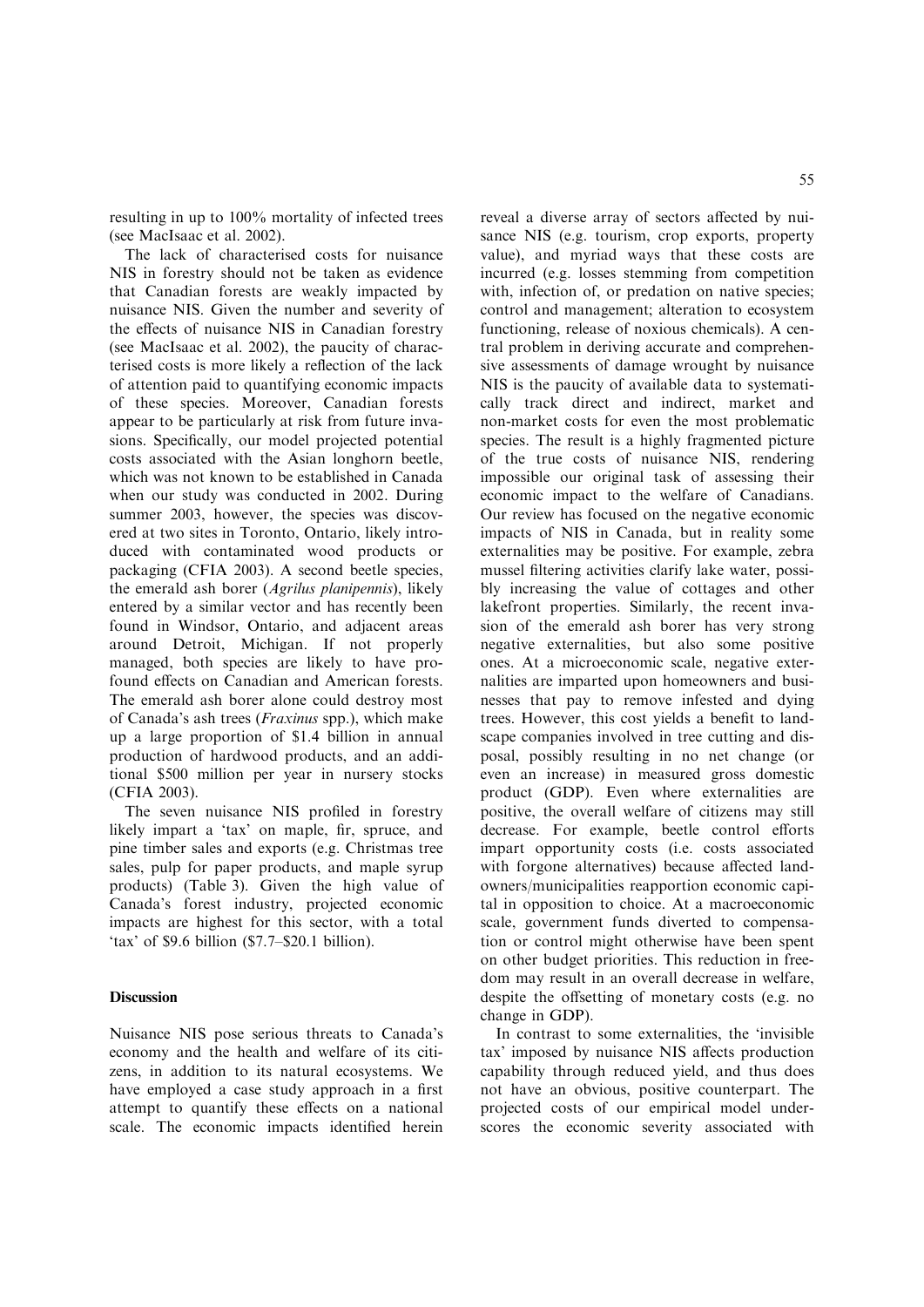invasion by nuisance NIS that impose an 'invisible tax' through reduced production of natural resources. Many of the costs associated with nuisance NIS in this study were projected from damage histories of other nuisance NIS, and appear highly variable depending on the loss rate utilised (20, 22, 52% resource loss).

Another potential criticism of our empirical model stems from the effect of reduced yield on the supply, and therefore the price, of damaged goods. For virtually any of the industries evaluated in our model, a large drop in supply would result in a dramatic increase in price. However, this reasoning, based on the well-known relationship between supply and demand, ignores importation from other countries, which will tend to equilibrate costs. Given the cost of importation, prices are likely to be higher, but should not increase beyond the global market price  $+$  import cost. Thus the effects of nuisance NIS to Canadian fisheries, agriculture and forestry are really the effects of nuisance NIS in Canada relative to production of other countries. Fluctuations in global production due to natural disasters, political upheaval, and even nuisance NIS effects in other countries, are all independent of the effects of nuisance NIS on Canadian production. We therefore suggest that such scaling effects of the 'invisible tax' to Canadian producers are minimal, but further investigation is needed to confirm this. Despite these potential criticisms of our approach, our results serve as a starting point for future studies.

Given these costs, should we focus on preventing new NIS or controlling those that are already here? Events of 2003 illustrate that additional species have the potential to establish in Canada (e.g. emerald ash beetles), possibly resulting in hundreds of millions or even billions of dollars in future control costs and resource loss. The current outbreaks of emerald ash boring beetles in southern Ontario and south-eastern Michigan, for example, threaten approximately one billion and 800 million native ash trees in these regions, respectively. Multiple outbreaks of Asian longhorn beetles in North America, including during summer 2003 in Toronto, Ontario, threaten a wide array of native hardwood trees. It is not clear when these species first entered the country, but it cannot be assumed that the vector responsible

for their introduction has been severed, or that more forest pests will not invade.

Vectors of nuisance NIS vary among economic sectors, and may differ tremendously in strength. Some vectors appear particularly potent in that they are capable of delivering large numbers of individuals of many different species. Ballast water is recognised as a dominant vector of NIS introduction worldwide and within North America's Great Lakes (Grigorovich et al. 2003). However, similarly potent vectors exist in other sectors. For example, Allen and Humble (2002) reported the accidental import of 40 species of bark beetles, wood borers, parasites, predators, fungi and nematodes, including 3 species of quarantine significance. These species emerged from untreated dunnage associated with granite imported from Norway to eastern Canada after which it was transferred to the Pacific coast by rail. Most national governments strive to increase national wealth, often through increased levels of international trade. Given that the economic activity of a country is correlated with the number of established NIS (Dalmazzone 2000), countries with extensive international trading networks appear particularly vulnerable to new invasions (Levine and D'Antonio 2003). Future introductions of NIS to these countries seem assured – absent new policies and programs to reduce invasions – as liberalised trade laws increase international trade further. Moreover, given that perhaps 20-30% of NIS produce negative economic consequences (Pimentel et al. 2001), an economic trade-off may exist between increasing trade revenue and increasing exposure to the 'invisible tax' imposed by nuisance NIS. Assuming that 20% of the >1442 NIS established in Canada have negative impacts, then our characterised costs represent costs associated with just over 1% of species with impacts. Of course, these are among the most problematic NIS, but it seems reasonable to assume that our characterised cost estimate is significantly undervalued nonetheless.

There exists an immediate need for a comprehensive national program to assess and manage the impact of nuisance NIS in Canada. Given the importance of vectors to the introduction of new invaders (Ruiz and Carlton 2003), a national 'biosecurity' policy has been advocated for the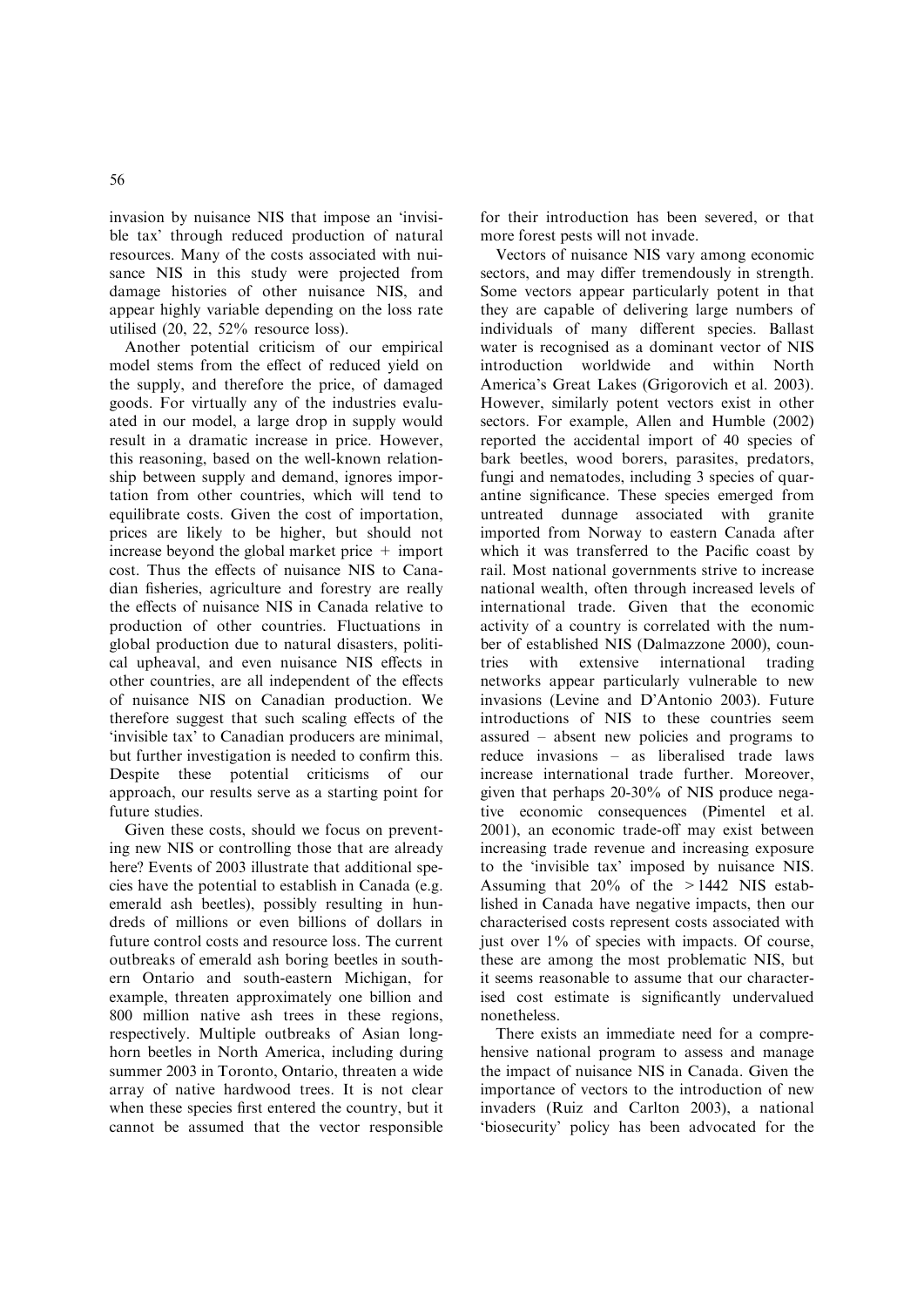United States, based on the premise that ''an ounce of prevention is worth a pound of cure'' (Meyerson and Reaser 2003). We contend that this approach is likely the most cost-effective way to optimise the relationship between international trade and exposure to new NIS. Development of a national strategy is presently underway in Canada, although its success is difficult to envisage without additional resources for federal departments mandated to address NIS issues. We contend that the strategy ought to be implemented in conjunction with continental trade partners to maximise continental security.

How much should the Canadian government spend on the prevention and control of nuisance NIS? Our calculation of \$187 million CDN/year in characterised costs likely represent only a small fraction of the true cost, and future invaders will only add to this total. If our characterised and projected costs are correct to an order of magnitude, our demonstrated costs represent only 1% of the actual costs associated with nuisance NIS. Arriving at a justified investment for the prevention of new introductions and the control of established NIS would require a model to estimate of the efficacy of such an approach. For example, what is the relationship between investment size and reduction of future invasions? As a point of reference, the investment in control and prevention by Australia and New Zealand, current world leaders in the control of nuisance NIS, is about \$100 million AU/year and \$121 million NZ/year, respectively (MacIsaac et al. 2002). However, scaling up to an appropriate Canadian investment should incorporate the higher value of natural resources at risk, as well as the investment required to protect a much larger landmass.

Our study has identified a number of economically important industries that are affected by nuisance NIS and at risk from future biological invasions, yet these compose only a small proportion of the industries potentially affected. Comprehensive programs for the management and prevention of new invasions will undoubtedly require significant national funding. However, these expenditures appear warranted given the existing and potential costs associated with established and new nuisance NIS in Canada.

## Acknowledgements

We thank Andrew Ferguson and the Office of the Auditor General of Canada (OAG) for direction and comments. Many experts working with NIS across Canada and in the United States provided data and information on the species profiled herein; we are grateful to them all. Insightful comments from two anonymous referees greatly improved the manuscript. Funding was provided by the OAG, NSERC (Canada) and DFO Aquatic Invasive Species Research Chair to HJM.

#### References

- Allen EA and Humble LM (2002) Nonindigenous species introductions: a threat to Canada's forests and forest economy. Canadian Journal of Plant Pathology 24: 1–8
- Bais HP, Vepachedu R, Gilroy S, Callaway RM and Vivanco JM (2003) Allelopathy and exotic plant invasion: from molecules and genes to species interactions. Science 301: 1377–1380
- Bruce WN and Decker GC (1958) The relationship of stable fly abundance to milk production in dairy cattle. Journal of Economic Entomology 51: 269–274
- Campbell FT and Schlarbaum SE (1994) Fading Forests: North American Trees and the Threat of Exotic Pests. Natural Resources Defence Council, New York
- Campbell JB, Berry IL, Boxler DJ, Davis RL, Clanton DC and Deutscher GH (1987) Effects of stable flies (Diptera: Muscidae) on weight gain and feed efficiency of feedlot cattle. Journal of Economic Entomology 80: 117–119
- Canadian Food Inspection Agency (CFIA) (2000) Foot and Mouth Disease Strategy. CFIA Draft Strategy
- Canadian Food Inspection Agency (CFIA) (2003) Phytosanitary Requirements to Prevent the Introduction into and Spread within Canada of the Emerald Ash Borer, Agrilus planipennis (Fairmaire), into Canada. CFIA Directive D-03-08
- Cohen AN and Carlton JT (1998) Accelerating invasion rate in a highly invaded estuary. Science 279: 555–558
- Cohen AN, Carlton JT and Fountain MC (1995) Introduction, dispersal and potential impacts of the green crab Carcinus maenas in San Francisco Bay, California. Marine Biology 122: 225–237
- Costanza R, d'Arge R, de Groot R, Farber S, Grasso M, Hannon B, Limburg K, Naeem S, O'Neill RV, Paruelo J, Raskin RG, Sutton P and van den Belt M (1997). The value of the world's ecosystem services and natural capital. Nature 387: 253–260
- Dalmazzone S (2000) Economic factors affecting vulnerability to biological invasions. In: Perrins C, Williamson M and Dalmazzone S (eds) The Economics of Biological Invasions, pp 17–30. Edward Elgar, Cheltenham, UK
- Dawson M (2002) Plant quarantine: a tool for preventing the introduction and spread of alien species harmful to plants.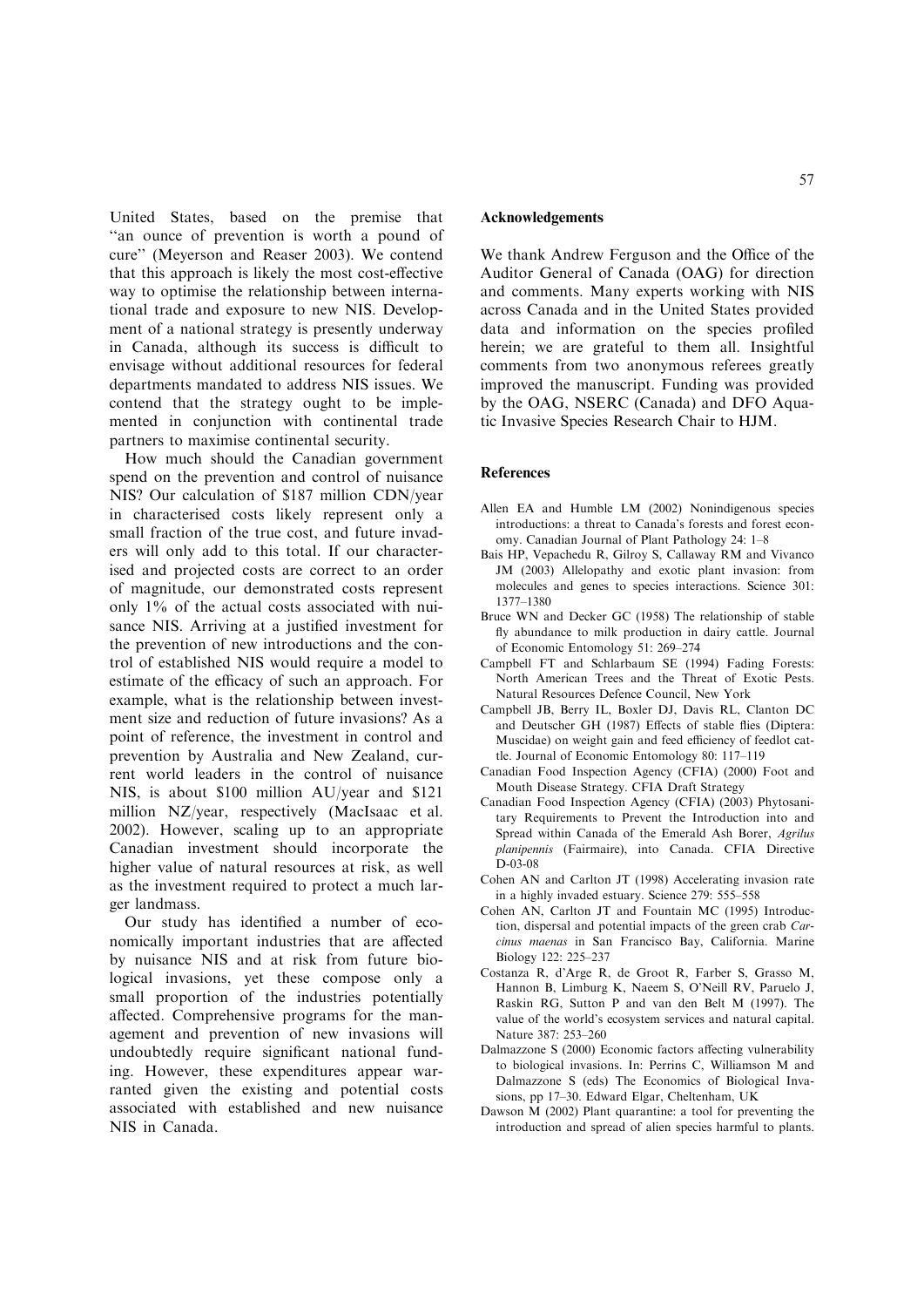In: Claudi R, Nantel P and Muckle-Jeffs E (eds) Alien Invaders in Canada's Waters, Wetlands and Forests, pp 243–251. Canadian Forest Service, Ottawa, Canada

- Dosdall MD, Moisey D, Carcamo H and Dunn R (2001) Cabbage Seedpod Weevil Fact Sheet. Alberta Agriculture, Food and Rural Development Agdex 622-21, Alberta
- Fuller PL, Nico LG and Williams JD (1999) Nonindigenous Fishes Introduced into Inland Waters of the United States. US Geological Survey, Bethesda, USA
- Grigorovich IA, Colautti RI, Mills EL, Holeck K, Ballert AG and Maclsaac HJ (2003) Ballast-mediated animal introductions in the Laurentian Great Lakes: retrospective and prospective analyses. Canadian Journal of Fisheries and Aquatic Sciences 60: 740–756
- Hall JP (1996) Forest Insect and Disease Conditions in Canada – 1994. Canadian Forest Service, Natural Resources Canada
- Harris LG and Tyrrell MC (2001) Changing community states in the Gulf of Maine: synergism between invaders, overfishing and climate change. Biological Invasions 3: 9–21
- Hebert PDN, Muncaster BW and Mackie GL (1989) Ecological and genetic studies on Dreissena polymorpha (Pallas) – a new mollusk in the Great Lakes. Canadian Journal of Fisheries and Aquatic Sciences 46: 1587–1591

Hubbes M (1999) The American elm and Dutch elm disease. Forestry Chronicle 75: 265–275.

- Hunt RS (1983) White pine blister rust in British Columbia. Forestry Canada, Forest insect and disease survey. Forest Pest Leaflet 26
- James WC, Shih CS, Hodgson WA and Callbeck LC (1972) The quantitative relationship between late blight of potato and loss of tuber yield. Phytopathology 62: 92–96
- Leafy Spurge Stakeholder's Group (LSSG) (1999) Leafy Spurge Economic Impact Assessment, WESTARC Group, Brandon University, Manitoba
- Leigh P (1998) Benefits and costs of the ruffe control program for the Great Lakes fishery. Journal of Great Lakes Research 24: 351–360
- LePage WL (1993) The impact of Dreissena polymorpha on waterworks operations at Monroe, Michigan: a case history. In: Nalepa TF and Schloesser DW (eds) Zebra Mussels. Biology, Impacts, and Control, pp 333–358. Lewis Publishers, Boca Raton, FL
- Levin PS, Coyer JA, Petrik R and Good TP (2002) Community-wide effects of nonindigenous species on temperate rocky reefs. Ecology 83: 3182–3193
- Levine JM and D'Antonio CM (2003) Forecasting biological invasions with increasing international trade. Conservation Biology 17: 322–326
- Lysyk TJ, Floate KD and Lancaster RC (2002) Insects and Other Arthropod Posts: Horn Fly. Saskatchewan Agriculture, Food and Rural Revitalization, Saskatchewan
- MacIsaac HJ (1996) Potential abiotic and biotic effects of zebra mussels on inland waters of North America. American Zoologist 36: 287–299
- MacIsaac HJ, Bandoni SA, Colautti RI, van Overdijk CDA and Admundsen K (2002) Economic Impacts of Invasive Nonindigenous Species in Canada: a Case Study Approach. A report to the Office of the Auditor General of Canada, 185 pp
- Mack RN, Simberloff D, Lonsdale WM, Evans H, Clout M and Bazzaz FA (2000) Biotic invasions: causes, epidemiology, global consequences, and control. Ecological Applications 10: 689–710
- Maddox DM (1979) The knapweeds: their economics and biological control in the western states, U.S.A. Rangelands 1: 139–141
- Meyerson LA and Reaser JK (2003) Bioinvasions, bioterrorism and biosecurity. Frontiers in Ecology and the Environment 6: 307–314
- Mills EL, Leach JH, Carlton JT and Secor CL (1993) Exotic species in the Great Lakes – a history of biotic crises and anthropogenic introductions. Journal of Great Lakes Research 19: 1–54
- Nowak DJ, Pasek JE, Sequeira RA, Crane DE and Mastro VC (2001) Potential effect of Anoplophora glabripennis (Coleoptera: Cerambycidae) on urban trees in the United States. Journal of Economic Entomology 94: 116–122
- Office of Technology Assessment (OTA) (1993) Harmful Nonindigenous Species in the United States. Government report, OTA-F-565, Washington, DC, 391 pp
- Parker IM, Simberloff D, Lonsdale WM, Goodsell K, Wonham M, Kareiva PM, Williamson MH, Von Holle B, Moyle PB, Byers JE and Goldwasser L (1999) Impact: toward a framework for understanding the ecological effects of invaders. Biological Invasions 1: 3–19
- Patterson M (1998) Commensuration and theories of value in ecological economics. Ecological Economics 25: 105–125
- Perrins C, Williamson M and Dalmazzone S (2000) (eds) The Economics of Biological Invasions. Edward Elgar, Cheltenham, UK, 264 pp
- Pimentel D, Lach L, Zuniga R and Morrison D (2000) Environmental and economic costs of nonindigenous species in the United States. Bioscience 50: 53–65
- Pimentel D, McNair S, Janecka J, Wightman J, Simmonds C, O'Connell C, Wong E, Russel L, Zern J, Aquino T and Tsomondo T (2001) Economic and environmental threats of alien plant, animal and microbe invasions. Agriculture, Ecosystems and Environment 84: 1–20
- Ricciardi A (2001) Facilitative interactions among aquatic invaders: is an 'invasional meltdown' occurring in the Great Lakes? Canadian Journal of Fisheries and Aquatic Sciences 58: 2513–2525
- Ricciardi A (2003) Predicting the impacts of an introduced species from its invasion history: an empirical approach applied to zebra mussel invasion. Freshwater Biology 48: 972–981
- Richardson DM, Pyšek P, Rejmánek M, Barbour MG, Panetta FD and West CJ (2000) Naturalization and invasion of alien plants: concepts and definitions. Diversity and Distributions 6: 93–107
- Ruiz GM and Carlton JT (2003) Invasive Species: Vectors and Management Strategies. Island Press, Washington, DC.
- Ruiz GM, Fofonoff PW, Carlton JT, Wonham MJ and Hines AH (2000) Invasion of coastal marine communities in North America: apparent patterns, processes, and biases. Annual Review of Ecology and Systematics 31: 481–531